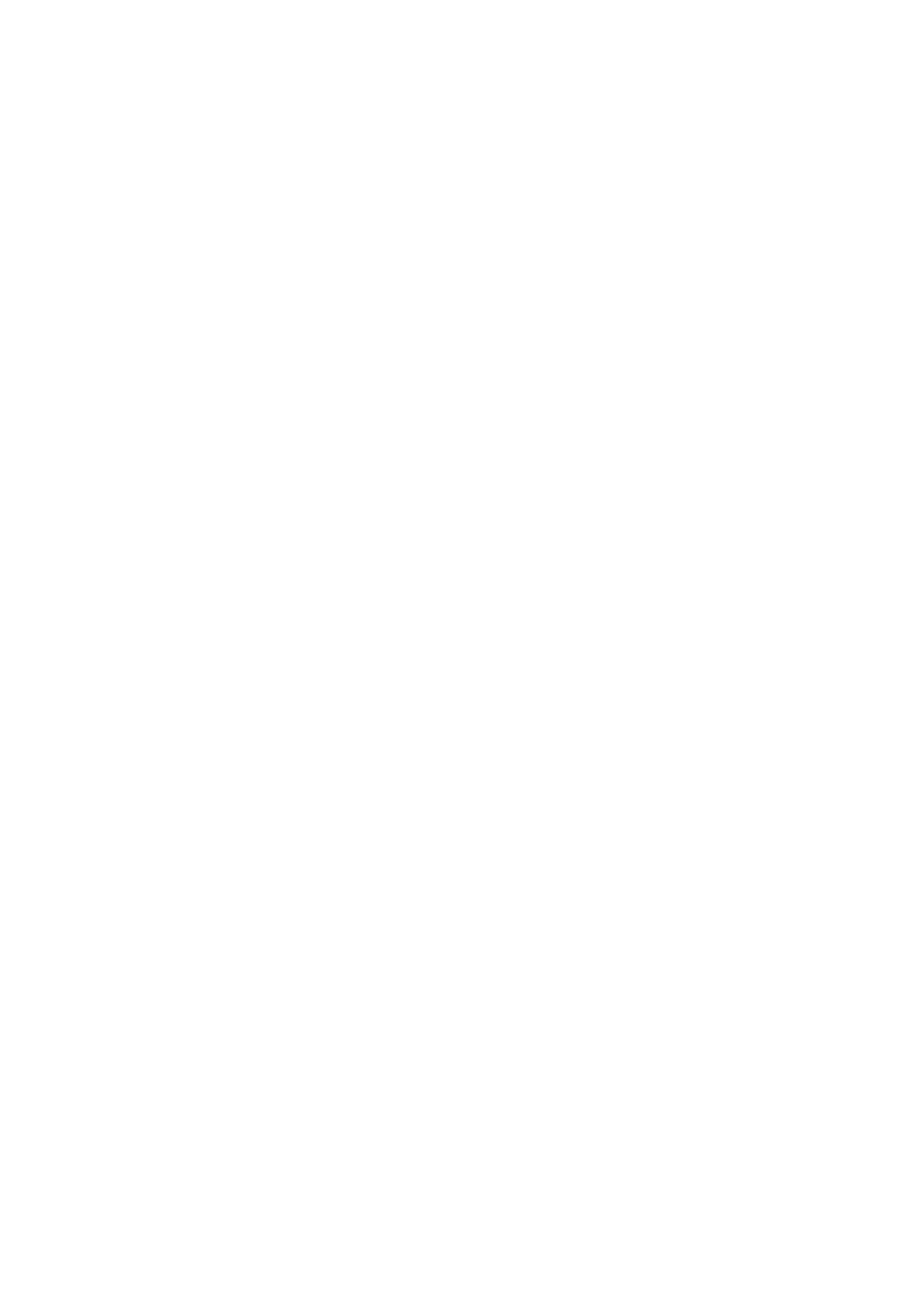## Everyday Feminist Research Praxis: Doing Gender in the Netherlands

Edited by

## Domitilla Olivieri and Koen Leurs

# **CAMBRIDGE SCHOLARS** PUBLISHING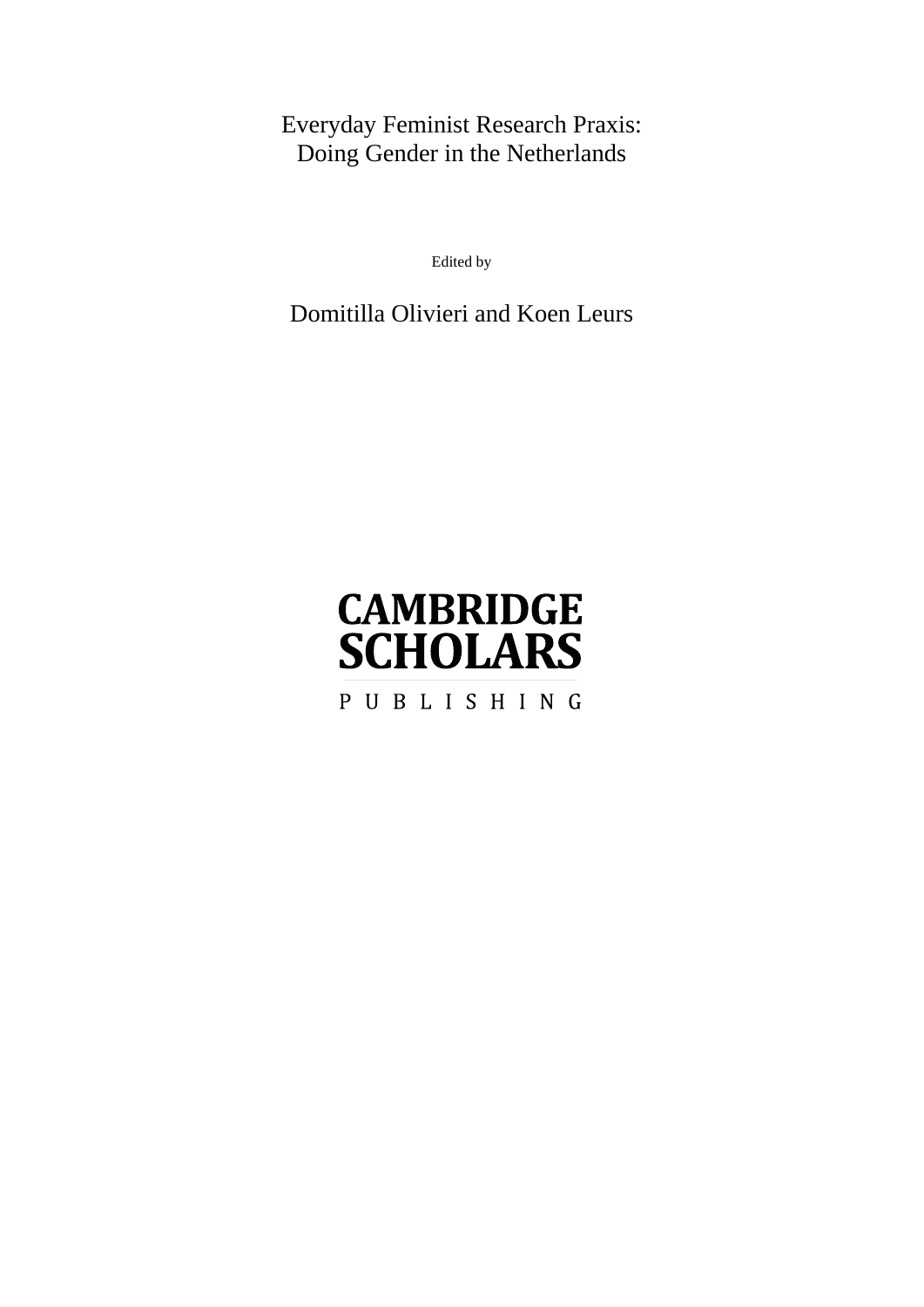Everyday Feminist Research Praxis: Doing Gender in the Netherlands, Edited by Domitilla Olivieri and Koen Leurs

This book first published 2014

Cambridge Scholars Publishing

12 Back Chapman Street, Newcastle upon Tyne, NE6 2XX, UK

British Library Cataloguing in Publication Data A catalogue record for this book is available from the British Library

Copyright © 2014 by Domitilla Olivieri, Koen Leurs and contributors

All rights for this book reserved. No part of this book may be reproduced, stored in a retrieval system, or transmitted, in any form or by any means, electronic, mechanical, photocopying, recording or otherwise, without the prior permission of the copyright owner.

ISBN (10): 1-4438-6011-5, ISBN (13): 978-1-4438-6011-6



Netherlands Research School of Gender Studies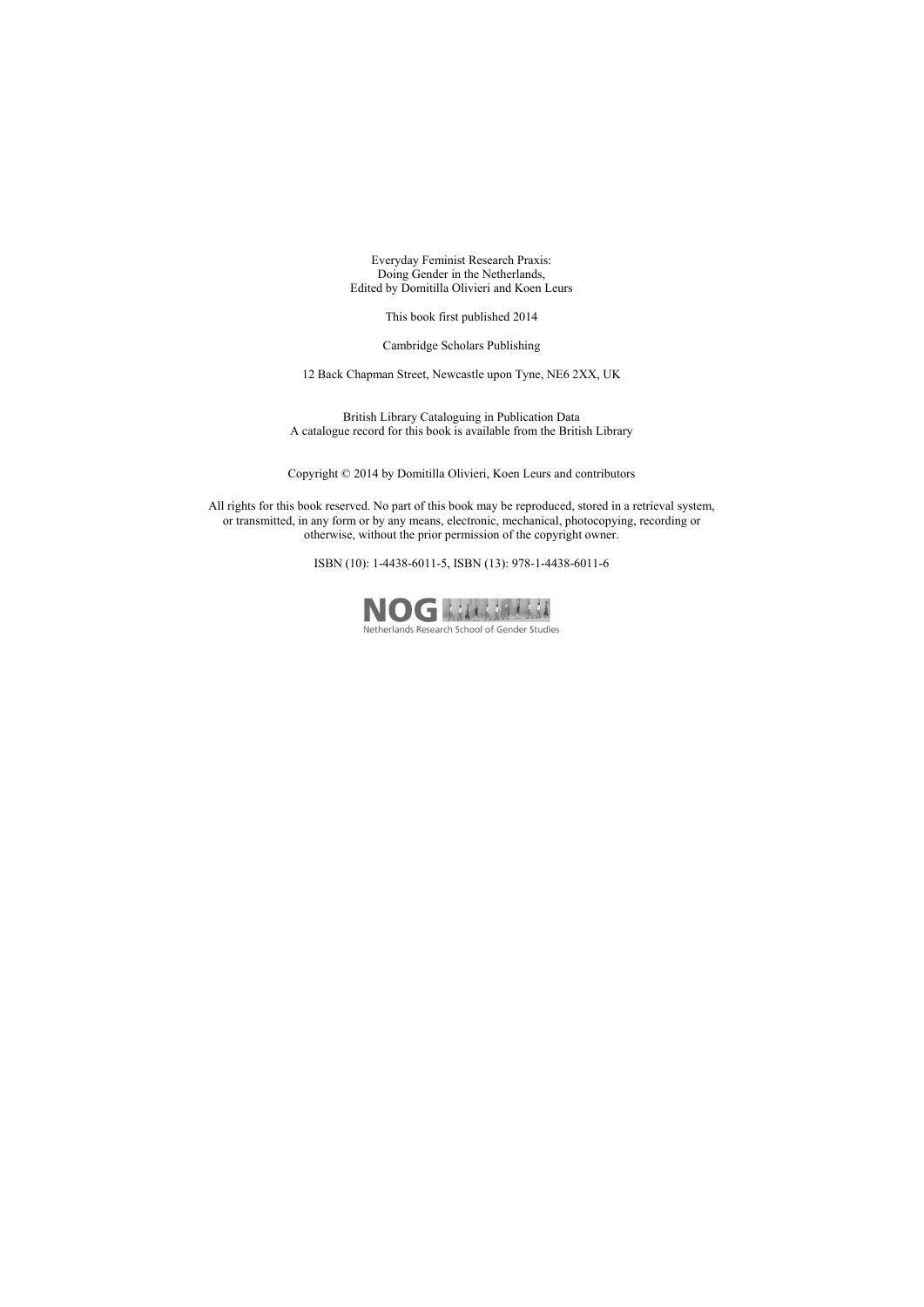To Xavier, your laugh makes the world a better place.

To M., L. and my nomadic community, for being a constant reminder of how much what we do really matters.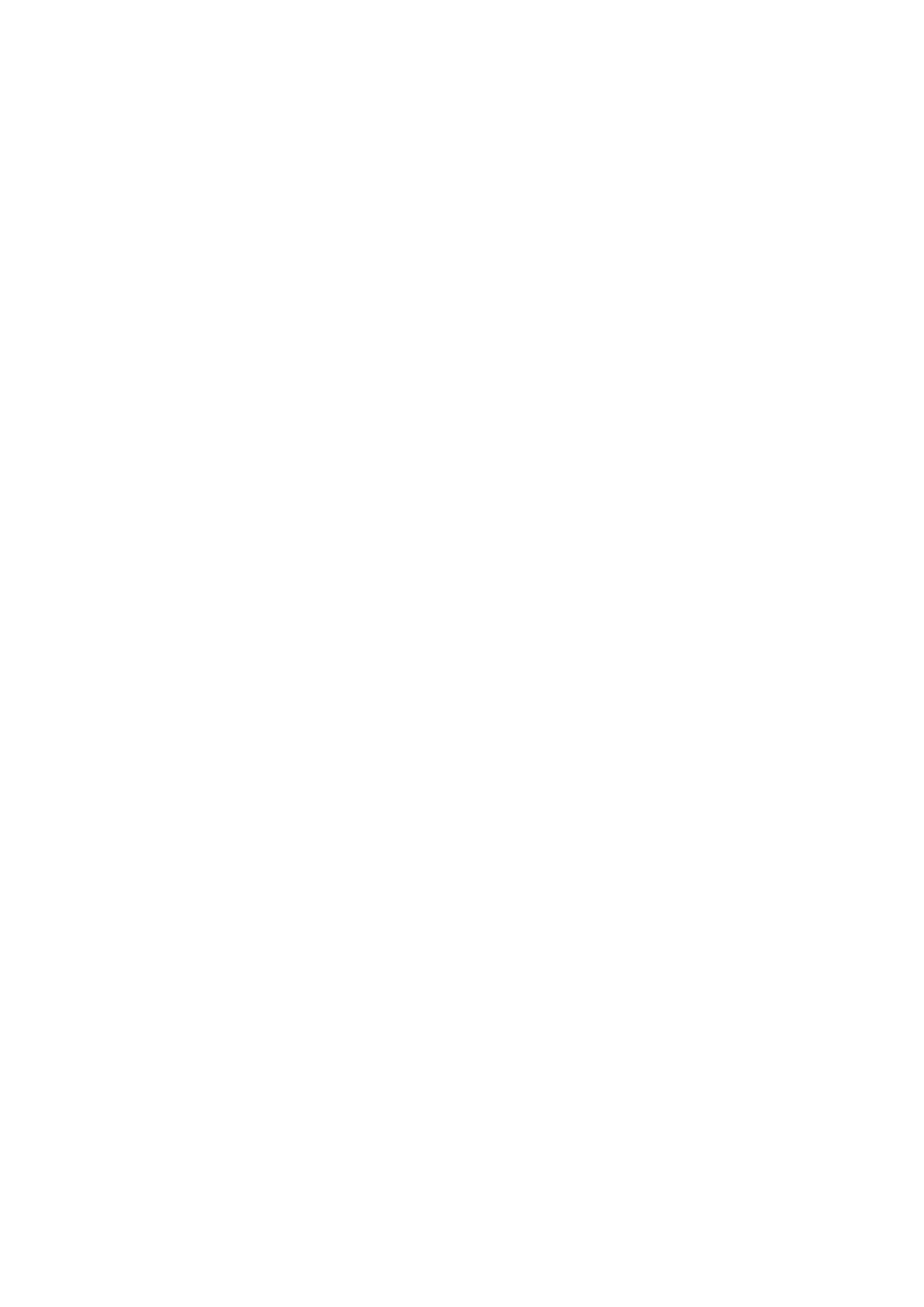## TABLE OF CONTENTS

| <b>Section I: Negotiating Space-Time</b>                                                                                                          |
|---------------------------------------------------------------------------------------------------------------------------------------------------|
| Louis van den Hengel                                                                                                                              |
| Webs of Feminist Knowledge Online: Representations of the Women's<br>Movement in Digital Documents and Monuments<br>Sanne Koevoets                |
| What is European about Homonationalism?<br>Thinking through the Italian Case<br>Gianmaria Colpani and Adriano José Habed                          |
| Irigarayan Insights on the Problem of LGBT Inequality:<br>How Re-Imagining Difference can Facilitate Respect for Others<br>Louise Richardson-Self |
| Chapter Four<br>Performing (Readings of) Moving Across as Decolonial Praxis<br><b>Heather Hermant</b>                                             |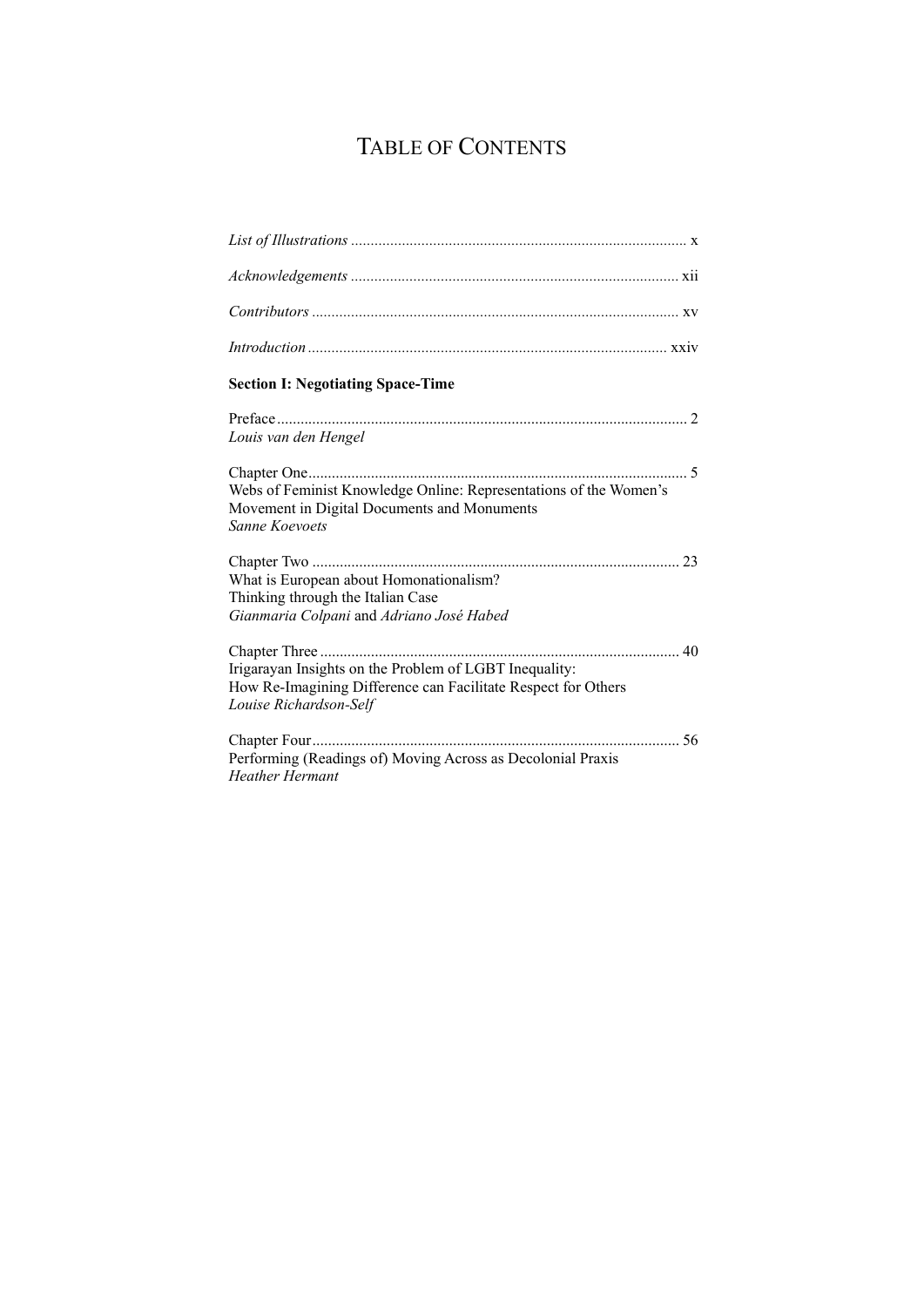### **Section II: The Matter of Affect**

| Iris van der Tuin                                                                                                                                                      |     |
|------------------------------------------------------------------------------------------------------------------------------------------------------------------------|-----|
| Tracing the Roots of the Fashion Image: Fashion Models as Fashion<br>Workers, Immaterial Production and Affective Transmission<br>Eline van Uden                       | 74  |
|                                                                                                                                                                        |     |
| "I Didn't Know That I Do Not Know": Writing the Feminine<br>in Anne Enright's What Are You Like<br>Mariëlle Smith                                                      |     |
| Intimate Encounters in Fuses and One Night Stand<br>Sara Janssen                                                                                                       |     |
| When the Personal Meets the Theoretical: Reflections<br>on my Conversations with Luce Irigaray<br>Krizia Nardini                                                       |     |
| <b>Section III: Negotiating Private-Public</b>                                                                                                                         |     |
| Liza Mügge                                                                                                                                                             |     |
| In the Service of Modernity: The Gendered Deployment of Premarital<br>Sexuality in the Processes of Identification among the Iranian Dutch<br>Rahil Roodsaz            | 136 |
| Bargaining between Husbands and Societies: The Obstacles<br>and Difficulties of Chinese Mothers Teaching their Children<br>Mandarin in the Netherlands<br>Shu-Yi Huang | 151 |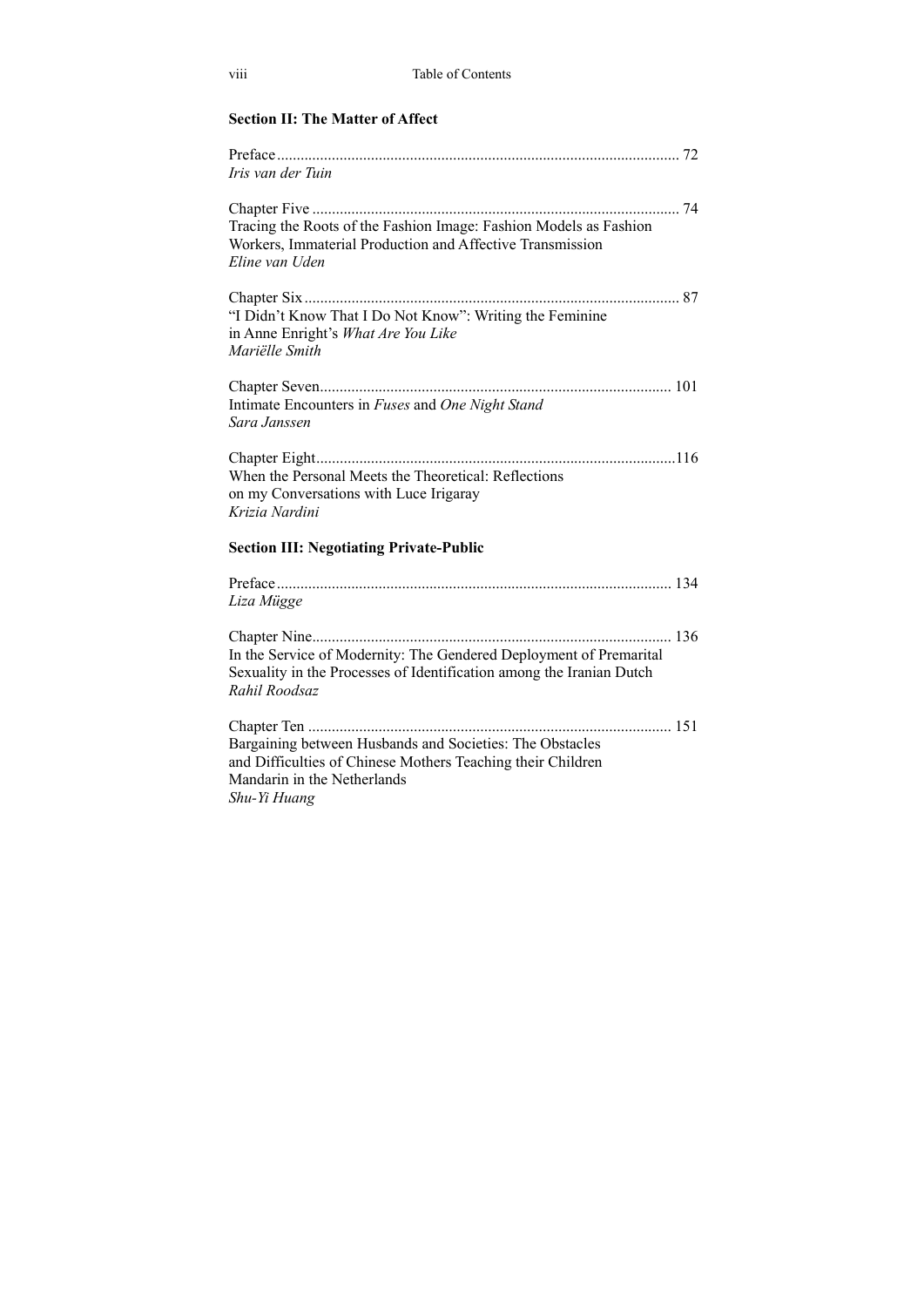| Everyday Feminist Research Praxis: Doing Gender in the Netherlands                                                                                                                                              | ix    |
|-----------------------------------------------------------------------------------------------------------------------------------------------------------------------------------------------------------------|-------|
| A Narrative Analysis of the Experiences of Women on Antiretroviral<br>Therapy in the Mopani District of the Limpopo Province:<br>Comparing Private and Public Institutions in South Africa<br>Tiny Petunia Mona | 168   |
| Public-Private Boundaries and Gendered Codes in Limiting<br>Institutional Childbirth in Rural Bangladesh<br>Runa Laila<br><b>Section IV: Negotiating Technologies and Mediations</b>                            |       |
|                                                                                                                                                                                                                 |       |
| Kathrin Thiele                                                                                                                                                                                                  |       |
| 210<br>In the Intervals between 'Now' and 'Then', 'Here' and 'There':<br>Transnational Spaces Performed and Reimagined in Digital<br><b>Hybrid Documentary</b><br>Domitilla Olivieri                            |       |
|                                                                                                                                                                                                                 |       |
| Scholarship as Geek Feminism: Subverting Gender and Sexuality<br>in <i>Glee</i> Fan Fiction<br>Nicolle Lamerichs                                                                                                |       |
| "A Shock to Thought": The Affects of an Online Encounter<br>with Posthuman Imagery<br>Simone van Hulst                                                                                                          |       |
| Wired Fingers, Sticky Keyboards: Towards an Embodied Approach<br>to Internet Pornography<br>Goda Klumbytė                                                                                                       | . 262 |
| <b>Epilogue</b>                                                                                                                                                                                                 |       |
|                                                                                                                                                                                                                 |       |

A Dialogue on the Dilemmas of Feminist Research Praxis *Koen Leurs, Rosemarie Buikema, Willy Jansen* and *Lies Wesseling*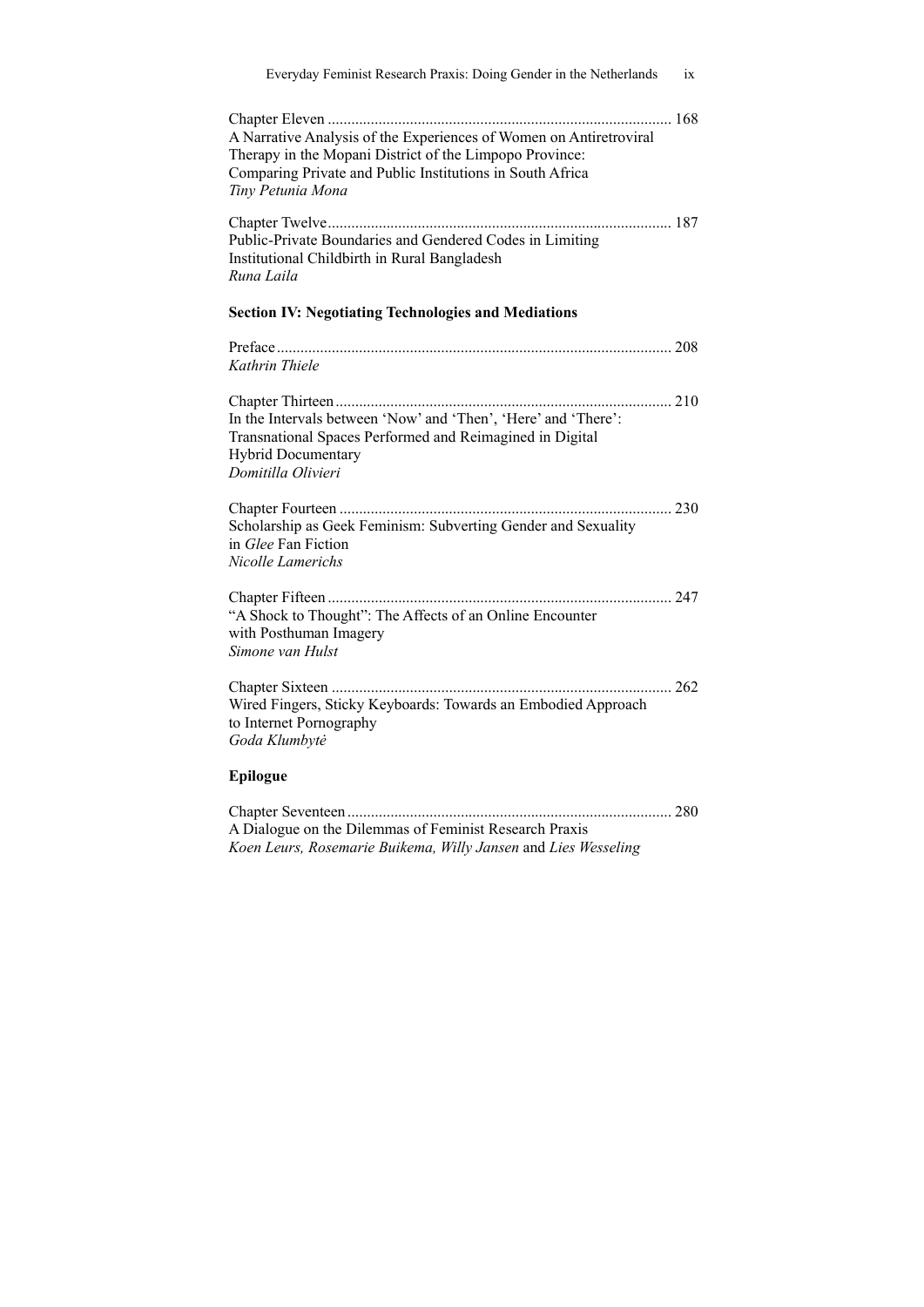## LIST OF ILLUSTRATIONS

| The Leeds University Library hides the Feminist Archive North at its<br>margins—are digital feminist archives better at avoiding traditional                                   |
|--------------------------------------------------------------------------------------------------------------------------------------------------------------------------------|
| hierarchies and exclusions?                                                                                                                                                    |
| Photograph of the slogan "Italy vs Europe: in Europe it's different",<br>taken by the authors at the Gay Pride in Turin, Italy, in 2009.                                       |
|                                                                                                                                                                                |
| "Sorry to show you this. It's the face of Homophobia" (Wilfred de Bruijn,<br>personal Facebook profile page, 8 April, 2013).                                                   |
| Vanessa Dion Fletcher embodies a language of indigenous sovereignty,<br>as land writes itself on her copper shoes (Courtesy Dion Fletcher,<br>Writing Landscape, video still). |
| Author made collage, images from personal collection.                                                                                                                          |
| Bracha L. Ettinger, Woman-Other-Thing, n. 12. 1990-1993.<br>Oil and mixed techniques on paper mounted on canvas. 30x29,5 cm.<br>Courtesy of the artist.                        |
| Figure 7.1<br>101<br>Emilie Jouvet, 'Red Fetish Bathroom,' in One Night Stand, 2006.                                                                                           |
| Paris May 2012, Courtesy of the Author.                                                                                                                                        |
| Words, in Persian, used by one of the informants for the author's research,<br>Hamid. Word-cloud made by Rahil Roodsaz.                                                        |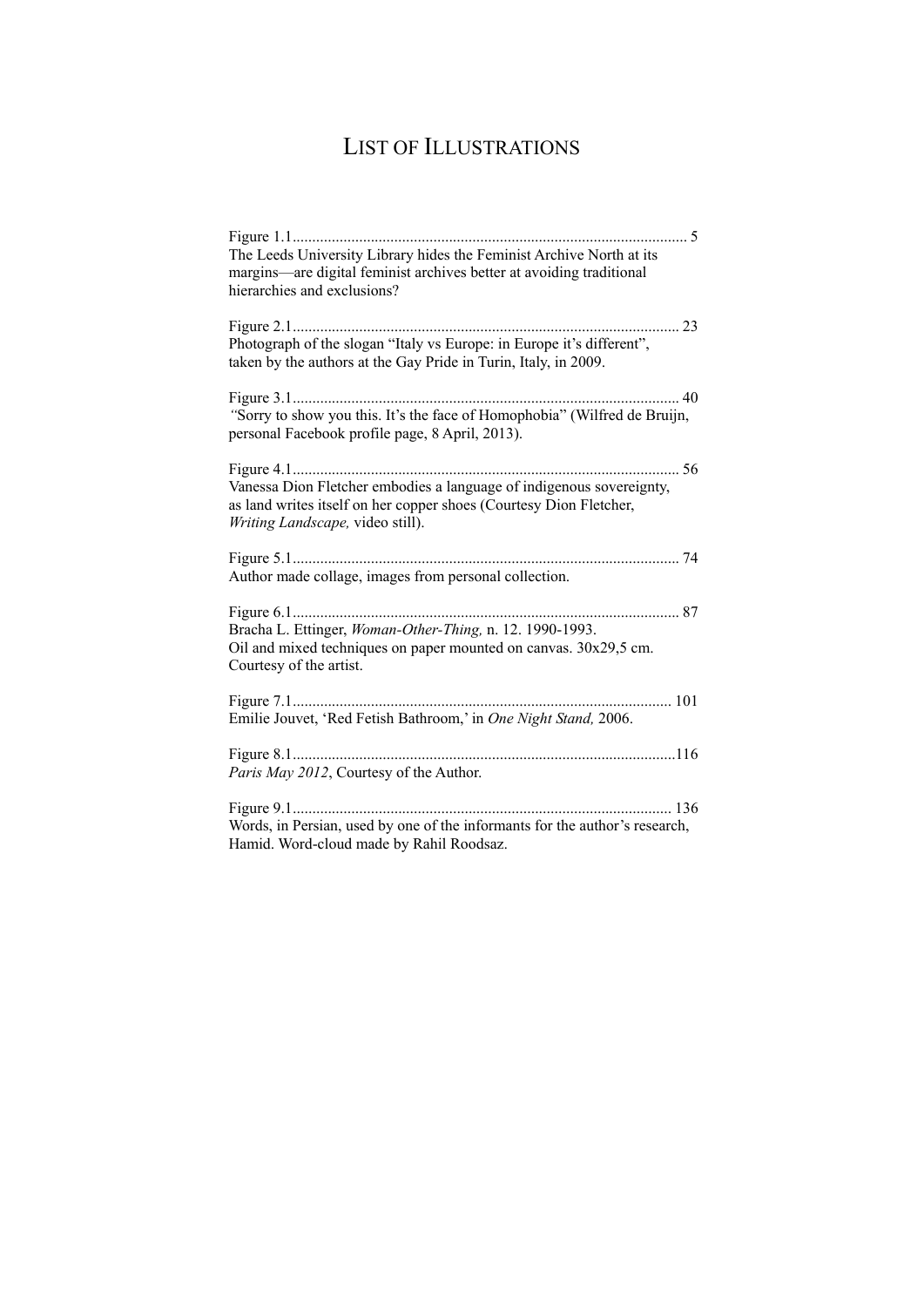| Everyday Feminist Research Praxis: Doing Gender in the Netherlands<br>xi                                                                                                                                                                                                                            |
|-----------------------------------------------------------------------------------------------------------------------------------------------------------------------------------------------------------------------------------------------------------------------------------------------------|
| "He can't even write his own name in Chinese," said the obviously<br>disappointed Betty about the heritage language loss of her son.<br>These characters were written by Shu-Yi Huang in 2013.                                                                                                      |
| "One pill a day will greatly improve adherence. Prior the introduction<br>of the Fixed Dose Combination Therapy (FDC), people on antiretroviral<br>therapy had to take 8 tablets or more a day." A chart designed<br>by Hoedspruit Training Trust (Hlokomela). Photo taken by Tiny Petunia<br>Mona. |
| Demonstration of the position of women during childbirth. Photo taken<br>by Runa Laila.                                                                                                                                                                                                             |
| "This image is not available in your country." Screenshot taken<br>and manipulated by Domitilla Olivieri.                                                                                                                                                                                           |
| Kurt and Blaine by ZephyrianBoom.                                                                                                                                                                                                                                                                   |
| 'Posthumanism' according to Google search, in Images.                                                                                                                                                                                                                                               |
| "Insert Body Here": a DYI collage by Goda Klumbytė.                                                                                                                                                                                                                                                 |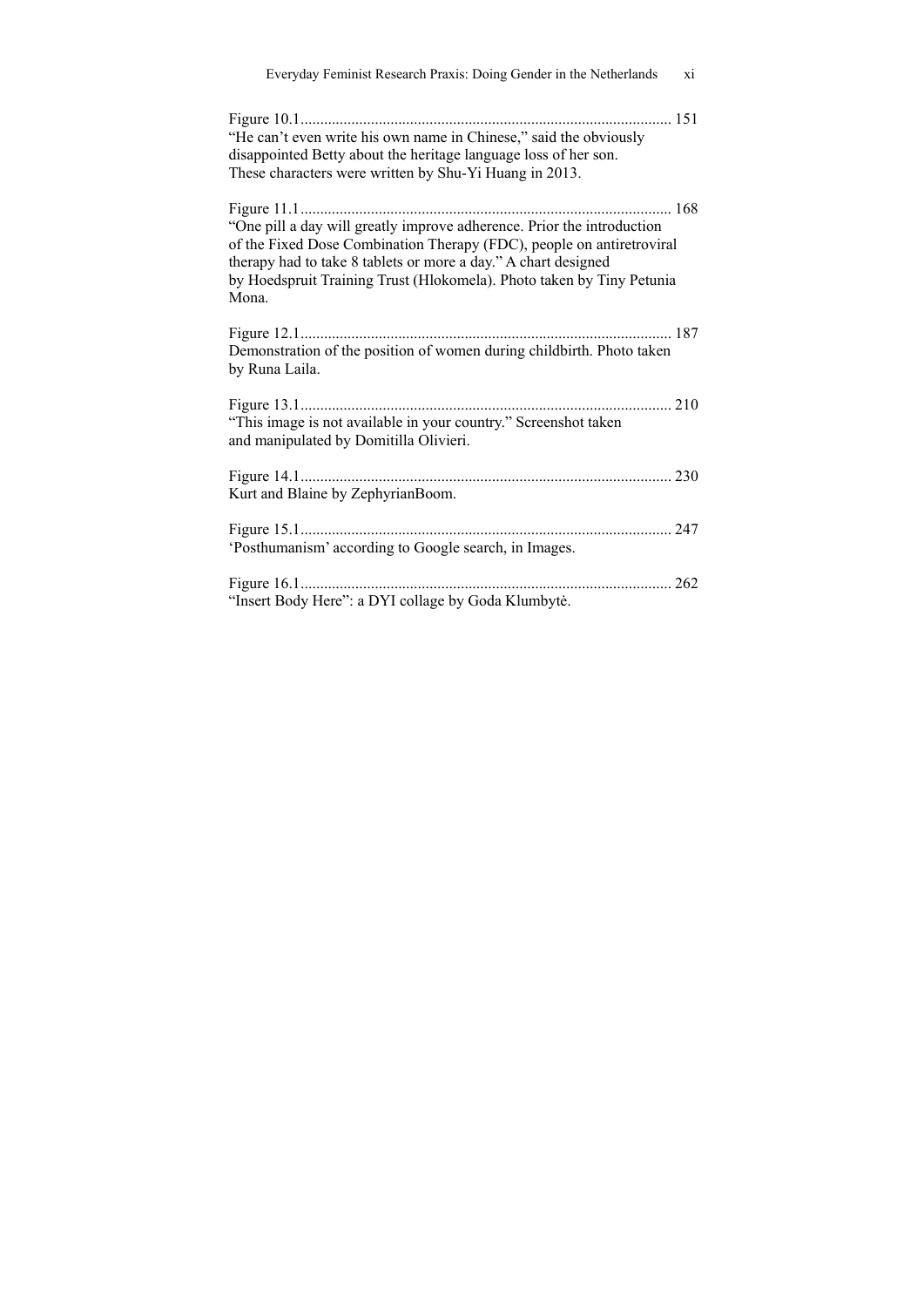### ACKNOWLEDGEMENTS

In the first place, the editors thank everyone who has contributed essays, introductions to the different sections and interview input to this volume. It has been a rewarding and privileged experience to bring together emerging and established scholars. We have greatly extended our knowledge and awareness from engaging with work from a variety of fields, frameworks and topics.

 The anthology emerged from discussions, input and support of a wide network of colleagues and friends. Our academic environments have made this trajectory possible: Utrecht University in the Netherlands, London School of Economics and Political Science in the United Kingdom, the international networks of the Netherlands Research School of Gender Studies (NOG) (www.graduategenderstudies.nl), ITN Gender Graduates financed by the Marie Curie EU Sixth Framework Programme, the Utrecht University 2006 High Potential Research Program, the Marie Curie EU FP7 Intra-European Fellowship Programme, the GEMMA Erasmus Mundus Programme, the European Association for Gender Research, Education and Documentation (AtGender), and our Gender, Postcolonial, Anthropology, Media, Communication, and Cultural Studies networks in the Netherlands, Europe and beyond.

We especially thank our departments, the Media and Culture Department, Graduate Gender Programme and Institute for Cultural Enquiry at Utrecht University and the Department of Media and Communications at the London School of Economics and Political Science (LSE). In particular we would like to thank the Netherlands Research School of Gender Studies (NOG), its board members Rosemarie Buikema, Willy Jansen and Lies Wesseling for championing the cause of everyday feminist research praxis and Trude Oorschot, Vibeke Otter and Christel Meijer who organized the 2011, 2012 and 2013 NOG conferences. Claudia Krops and Wilma Lieben were the local conference coordinators in Nijmegen and Maastricht respectively. Trude, thank you for reconnecting us with those participating in the previous conferences. We also would like to thank our editor at Cambridge Scholars Press, Carol Koulikourdi, for believing in the project and guiding us in the writing process.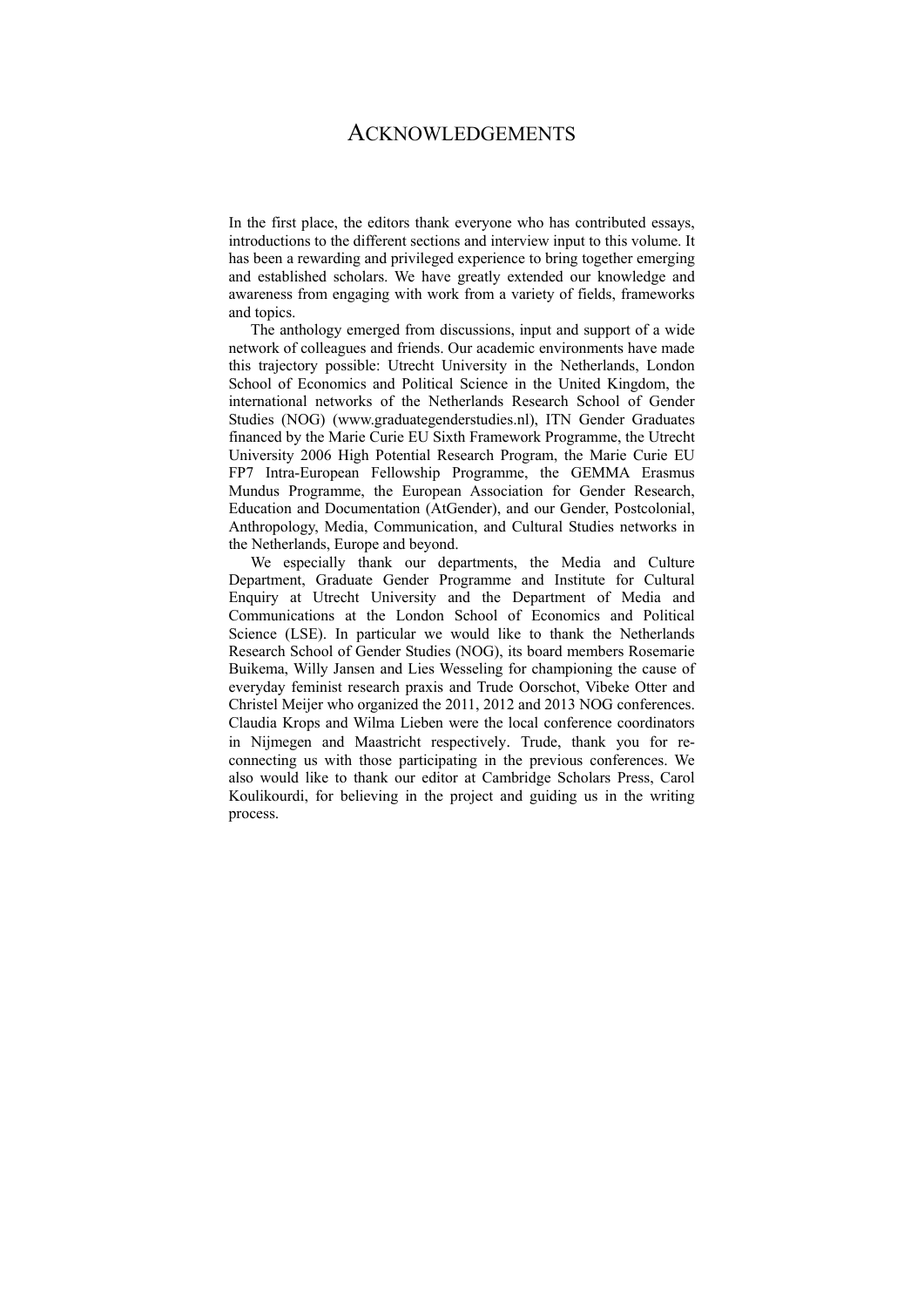This book originated from a brainstorming session held in Utrecht on a warm afternoon on May 24, 2012 during one of the PhD "Reading/Writing seminar" of the Graduate Gender Programme (www.genderstudies.nl). Almost two years later, in the first weeks of spring 2014 the manuscript was finalized.

In this whole process, the NOG conferences and the Dutch gender studies community were not only our starting point, but also our main academic networks. We are grateful for the support we received being members of the NOG as PhD candidates and afterwards, in our careers as researchers and lecturers. We participated in the three annual National Research Days in 2011, 2012 and 2013, and in hindsight we appreciate the value of having such a safe space to exchange, discuss and develop cutting edge work of junior researchers of Dutch universities in the field of Gender, Ethnicity, Sexuality and Diversity. Koen Leurs presented his paper "Community and voice: Dutch-Moroccan youth using online discussion boards*"* in 2011, and gave the introductory key-note lecture titled "Digital Passages. Moroccan-Dutch youth performing gender, diaspora and youth culture across digital spaces" in 2012 and acted as a respondent to several papers in 2013. Domitilla Olivieri delivered a paper on "Indexicality, Vision and the Artifice of Reality: for a feminist study of documentary film" in 2011; and in 2013 she partook to several panels as a respondent to younger scholars.

This trajectory of our engagement in the NOG conferences is but an example of the kind of academic sharing of knowledge and experiences that characterizes this community and inspired this volume.

 Koen Leurs is grateful for his mentor Sandra Ponzanesi for her continuing guidance throughout the years as well as Myria Georgiou and Florian Töpfl for warmly welcoming him at his new intellectual home at the LSE. With much gratitude I wish to acknowledge informants in the Netherlands, in Addis Ababa, Ethiopia and London, UK who have generously let me in to their world during my recent fieldwork. At last, Stephanie and Xavier, thank you for your love, patience and support, without you in my midst – either virtually or physically – this book would not have been possible.

 Domitilla Olivieri would like to thank Massimo and Luciana and her other families and kindred spread all over the world for all the care, support and love they have shown; without you I would not have been able to develop and consistently practice my critical outlook onto the world. Finally, my deepest gratitude goes to all my students who have shown me the importance of sharing knowledge, and who have taught me how to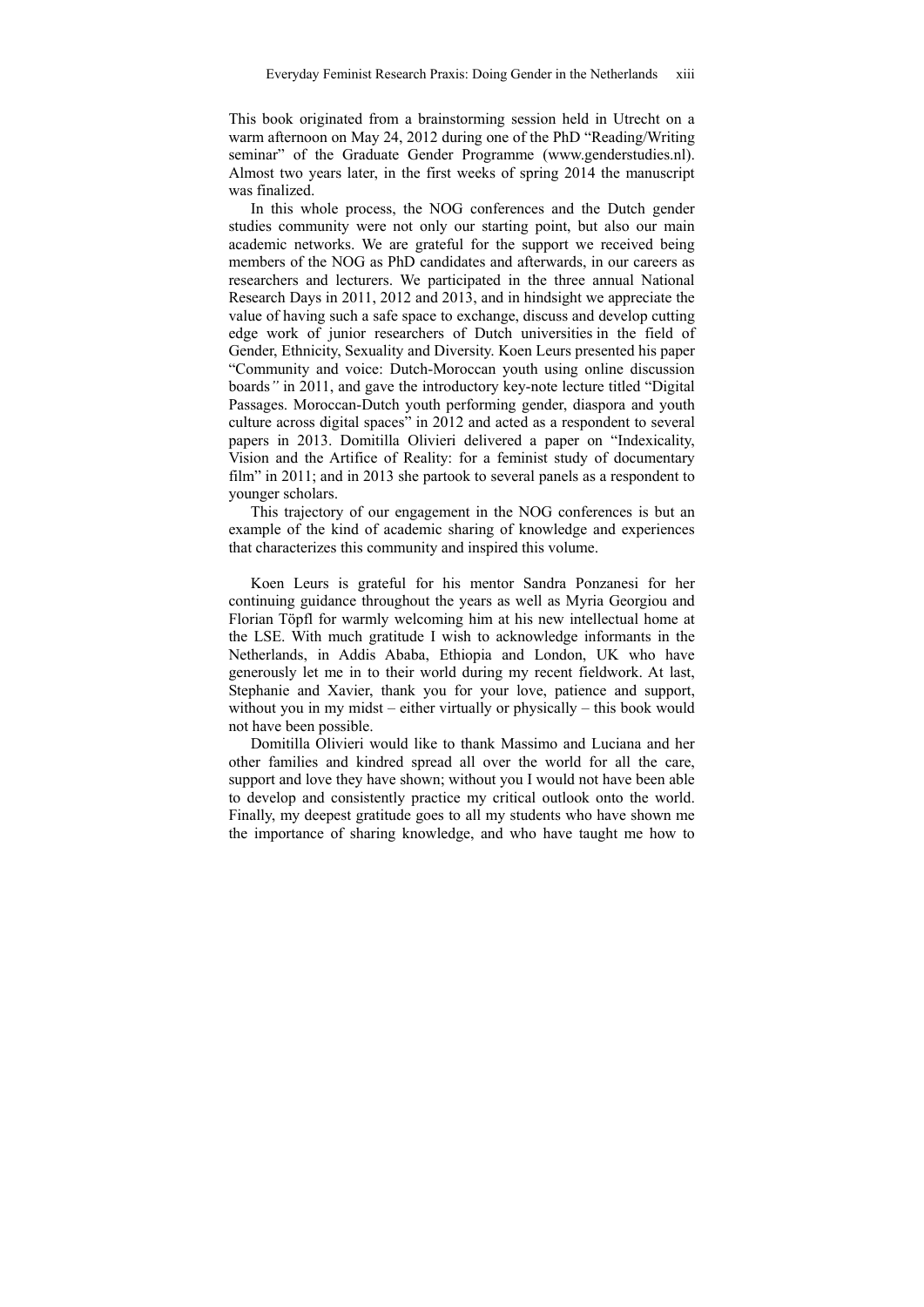remain enthusiastic, humble and engaged in the potential of feminist research and praxis.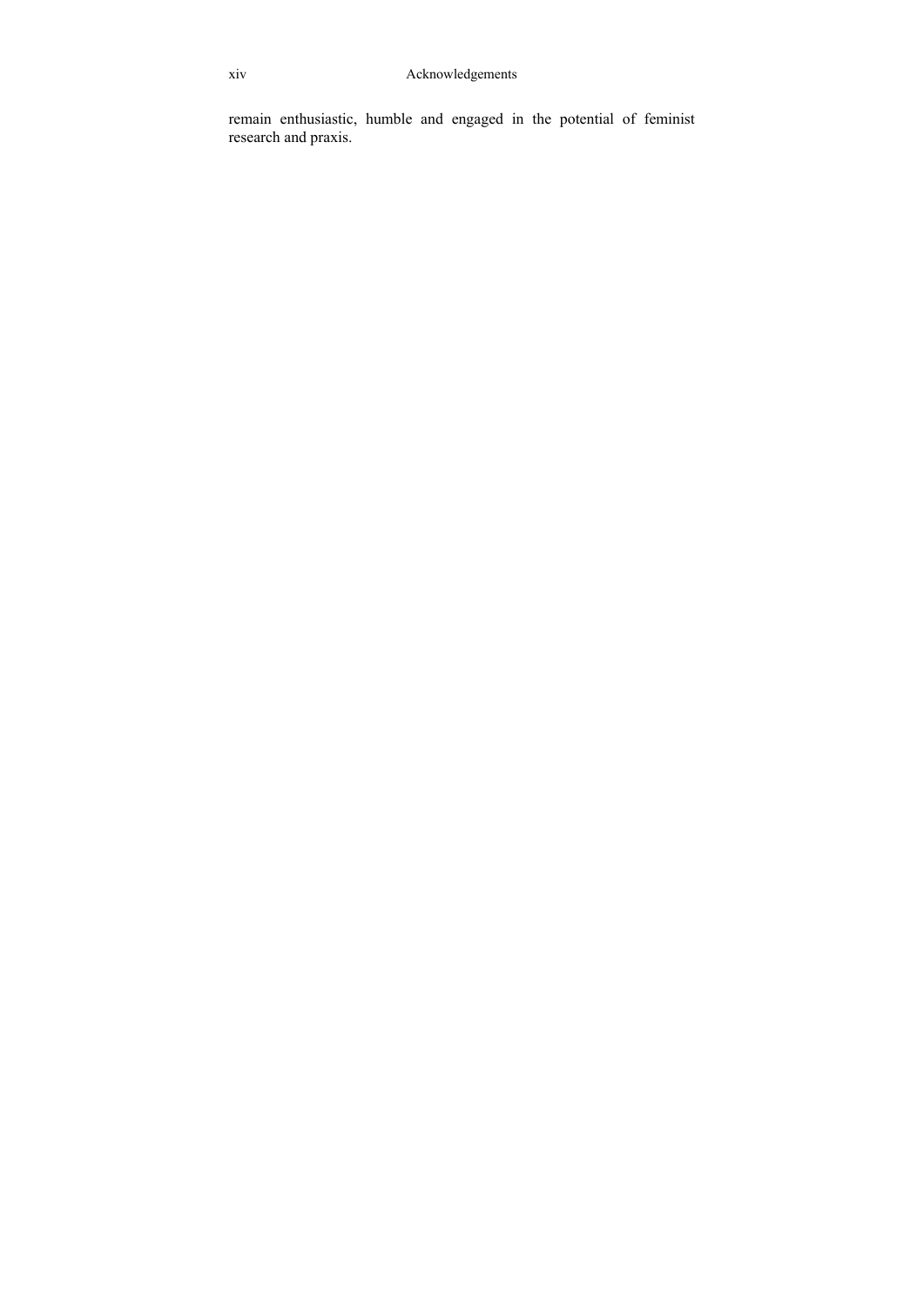## **CONTRIBUTORS**

#### **Rosemarie Buikema**

#### *Utrecht University, the Netherlands*

Rosemarie Buikema is professor of Art, Culture and Diversity at Utrecht University. She chairs the UU Graduate Gender programme and is the scientific director of the Netherlands Research School of Gender Studies (NOG). Her current research concerns the role of the arts in processes of political transitions. Here she combines theories of transitional justice, the politics of aesthetics and theories of sexual difference in order to develop new and multi-layered scenarios for change and transnational justice.

#### **Gianmaria Colpani**

#### *University of Verona, Italy / Utrecht University, the Netherlands*

Gianmaria Colpani is a PhD candidate in Philosophy and Gender Studies at the University of Verona, Italy, and Utrecht University, the Netherlands. He is research assistant of PEN (Postcolonial Europe Network). His research lies at the crossroad of the debates on homonationalism, the European construction and the Mediterranean space, trying to conceptualize a Mediterranean perspective on homonationalism in contemporary fortress Europe. With Adriano J. Habed, he has written another essay on European homonationalism from an Italian perspective that is going to be published in the book *LGBT Activism and the Making of Europe: A Rainbow Europe?* edited by David Paternotte and Phillip Ayoub (Palgrave, forthcoming).

#### **Adriano José Habed**

#### *Radboud University Nijmegen, the Netherlands*

Adriano José Habed obtained his Bachelor in Philosophy at the University of Turin, Italy, and his Master in Philosophy at the Radboud University in Nijmegen, the Netherlands. His research concerns the intersections between sexuality and the nation-state but also the epistemic intersections between psychoanalysis and intersectionality. Together with Gianmaria Colpani, he has written another essay on European homonationalism from an Italian perspective that is going to be published in the book *LGBT Activism and the Making of Europe: A Rainbow Europe?* edited by David Paternotte and Phillip Ayoub (Palgrave, forthcoming). He has also written with Veronica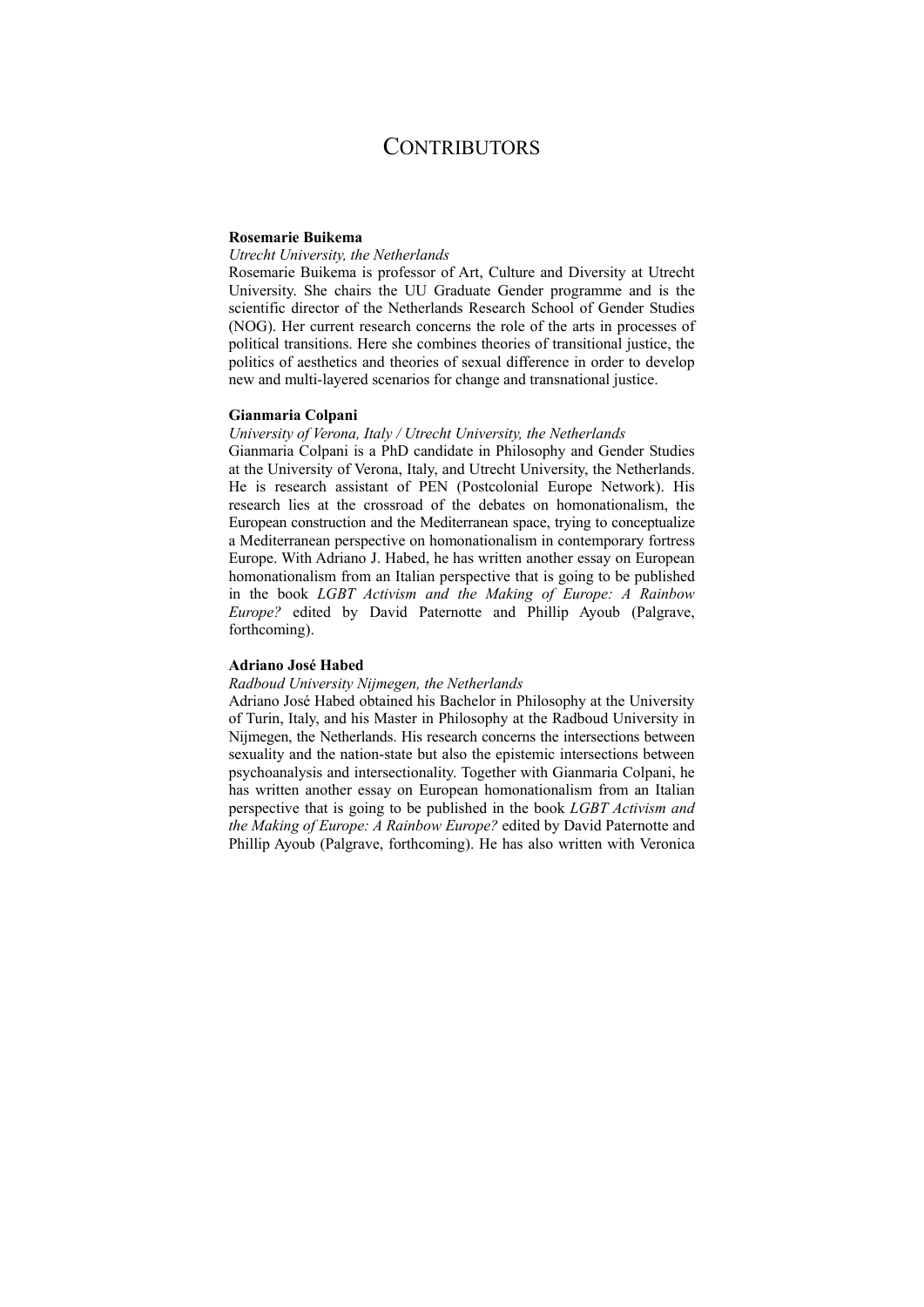Vasterling a monographic piece on the work of Judith Butler that is going to appear in the next edition of *Filosofen Van Deze Tijd* (Bert Bakker, forthcoming).

#### **Louis van den Hengel**

#### *Maastricht University, the Netherlands*

Louis van den Hengel is Assistant Professor at the Department of Literature and Art and the Centre for Gender and Diversity at Maastricht University. He holds an MA in Classics and Mediterranean archaeology and a PhD in Gender Studies, and specialized in contemporary gender and diversity studies, with a focus on feminist theories of materiality, embodiment, and subjectivity. His publications include a book on Roman imperial sculpture and the embodiment of gender as well as various articles about contemporary art and cultural theory. His current research examines the relations between affect, materiality, and time in contemporary performance art, and presently centres on the work of the Serbian and New York-based artist Marina Abramović. In the spring of 2010, Louis van den Hengel was a Visiting Scholar at New York University. During this period he observed and participated in Abramović's durational performance *The Artist is Present* at the Museum of Modern Art in New York.

#### **Heather Hermant**

#### *Utrecht University, the Netherlands / York University, Toronto*

Heather Hermant is an artist and PhD candidate in Gender Studies, Utrecht University, The Netherlands (supervisors Gloria Wekker and Geertje Mak), supported by a Canadian SSHRC fellowship. She has taught in the Community Arts Practice program at York University, Toronto since 2006 and is an Associate Artist of urban ink productions, Vancouver. Her solo show *ribcage: this wide passage* premiered in 2010 and has been translated to French. Her one-to-one performance, *Aujourdhuy / This Day, 1738*, was presented by Rhubarb Festival, Toronto, in 2012; at the 8th European Feminist Research Conference, Budapest, 2012; and at the 8th Hemispheric Institute of Performance and Politics Encuentro, São Paulo, 2013. Recent writing has appeared in *Canadian Theatre Review* and *Tusaaji: A Translation Review*.

#### **Shu-Yi Huang**

#### *Utrecht University, the Netherlands*

Shu-Yi Huang is a PhD candidate at Institute of Gender Studies, Utrecht University, the Netherlands. She received a Taiwanese Government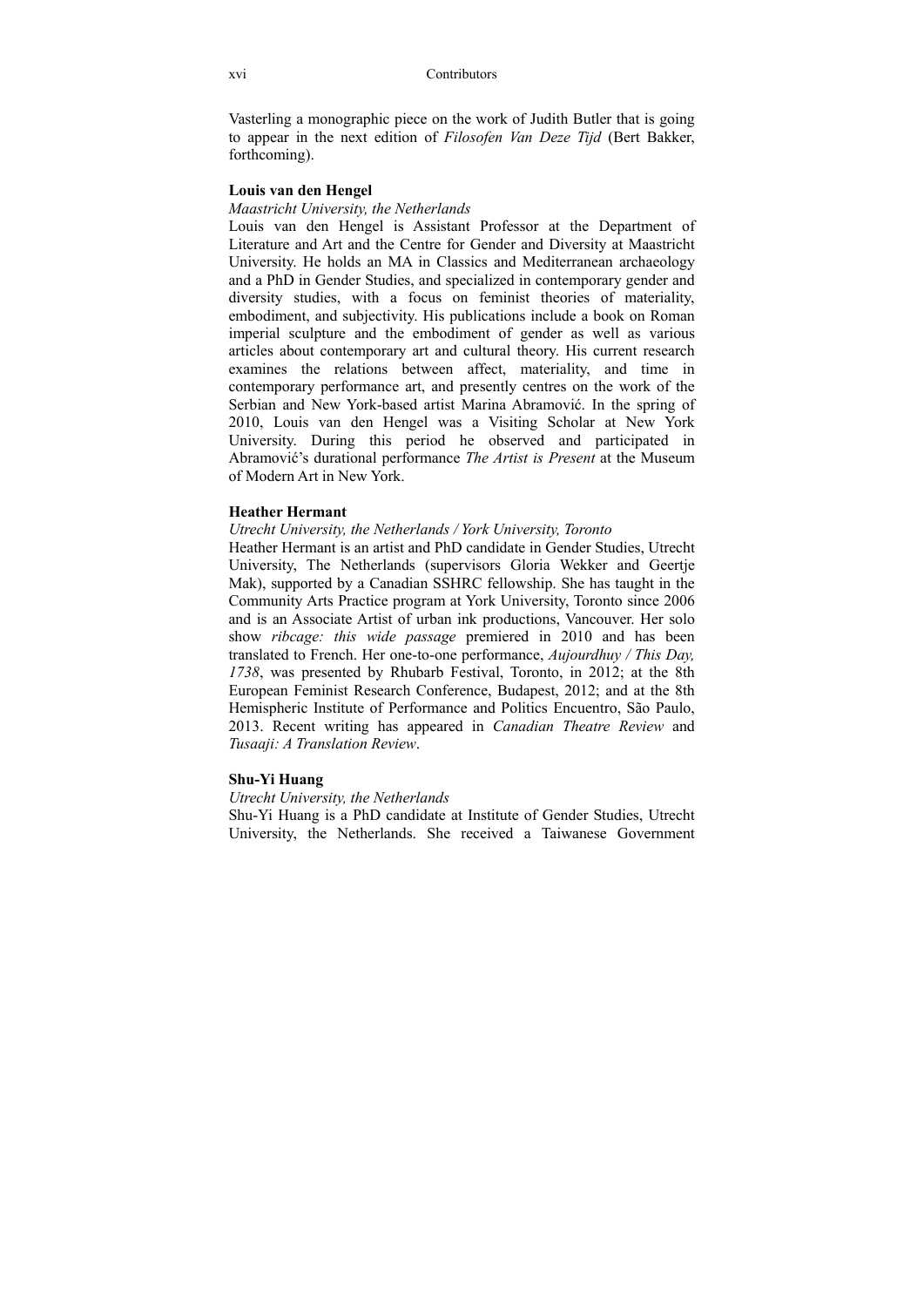Scholarship for Studying Abroad in the field of gender studies. Her PhD research project is entitled "Being a mother in an alien land: Motherhood practice experienced of first-generation Chinese diasporic women in the Netherlands." She is a columnist in http://www.frontier.org.tw, a Taiwanese feminist website. Her recent publications include: Chen, Yi-Chien & Huang, Shu-Yi (2010) "Tysiąc v. Poland (Case of Reproduction Freedom) European Court of Human Rights 2007/3/20" *Judgments Translation Selection II: European Court of Human Rights*, 408-440. Taipei: Judical Yuan (in Mandarin). Wekker, Gloria, translated by Huang, Shu-Yi (2013) "Innocent Unlimited: Some Reflections on Dutch Multicultural Society" *Journal of Gender Equity* (65).

#### **Simone van Hulst**

#### *Independent researcher*

Simone van Hulst lives in Rotterdam. In 2009 she finished the Master Literary Studies at Leiden University, with a thesis on the phenomenon of 'prefab-literature' in the Netherlands. In august 2012 she completed the Research Master Gender & Ethnicity at Utrecht University with a thesis that was titled *Towards an Ethics of the Unimaginable: Feminism, Literary Thinking, and the Question of Relating Differently*. At the moment she is writing on popular scientific discourse, rhetoric and critical posthumanism. Besides, she has several freelance jobs in proofreading, editing, translating and writing and is involved in projects in which she collaborates with artists and curators. Also, she is looking into the possibilities of starting a PhD project on the unimaginable, science and critical posthumanism.

#### **Sara Janssen**

#### *Utrecht University, the Netherlands*

Sara Janssen studied Cultural Studies at Radboud University Nijmegen where she obtained her MA in 2010. She wrote her master thesis on the embodiment of sexuality in the film *One Night Stand*. After that, Sara participated in the PhD Training Year at the Netherlands Research School for Genderstudies (NOG). Currently, she is starting up her PhD research there. Her primary interests are in visual culture, feminist theory, sexuality, and corporeality. Besides her academic activities, Sara is also involved with the organization of the annual DIEP festival about gender and sexuality "against the grain" in Utrecht, and with a sex-education project from a sex-positive feminist and queer standpoint. Sara lives in Nijmegen.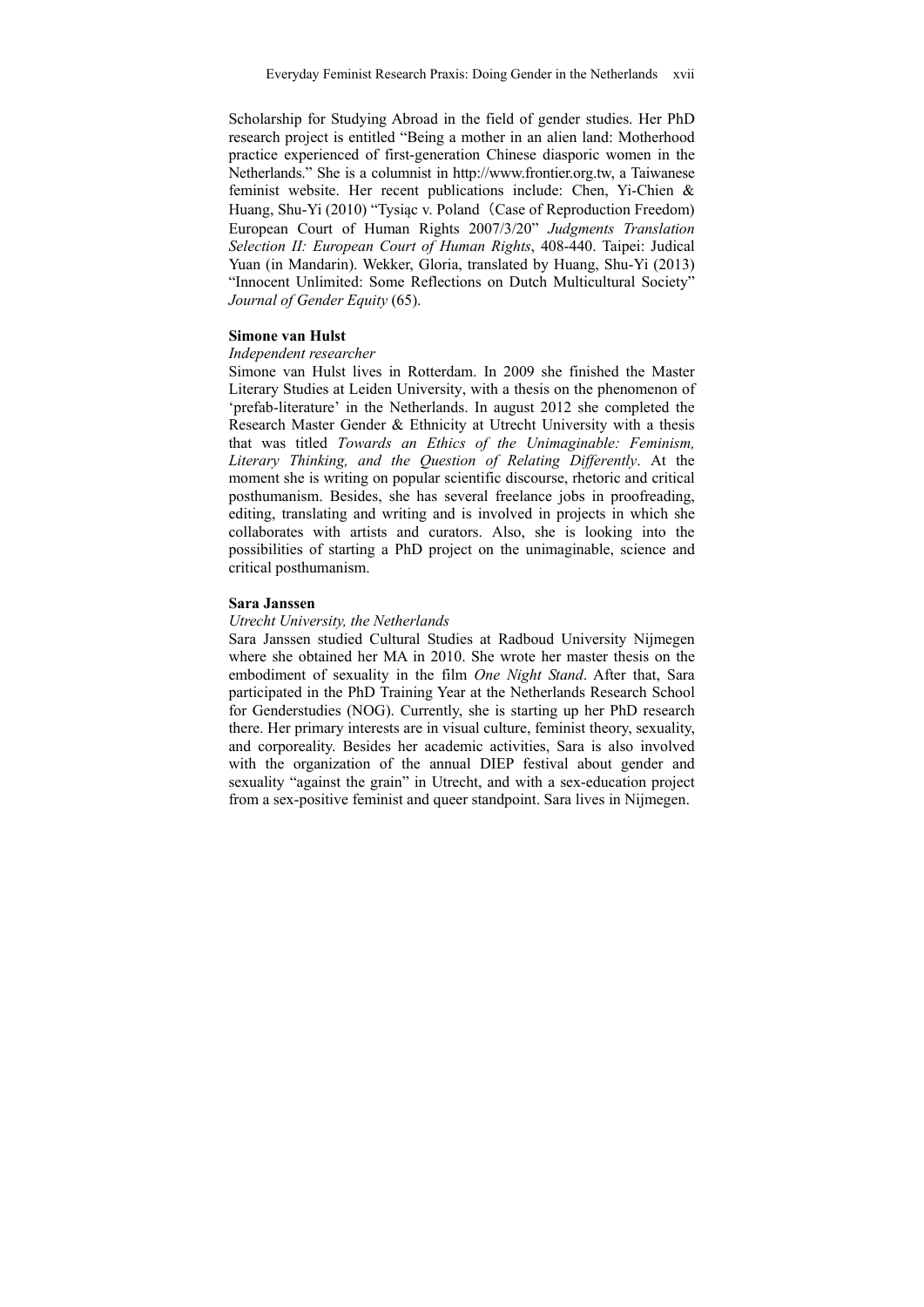#### **Willy Jansen**

#### *Radboud University, the Netherlands*

Willy Jansen is professor of Gender Studies and director of the Institute for Gender Studies at Radboud University Nijmegen, the Netherlands. She has done anthropological research in Algeria, Jordan and Spain and published on issues of women, gender and sexuality in relation to education, material culture, religion and reproduction. In 2009 she was elected as member of the Royal Netherlands Academy of Arts and Sciences.

#### **Sanne Koevoets**

#### *Utrecht University, the Netherlands*

Sanne Koevoets holds a PhD in Gender Studies from Utrecht University, where she analyzed the figure of the library in the western imaginary through the lens of feminist cultural and media studies. She teaches new media studies at Utrecht University. She co-edited the volume *Teaching Gender with Libraries and Archives: The Power of Information* (2013) and is an editor for the Dutch *Journal of Gender Studies* (*Tijdschrift voor Genderstudies*). Her research interests include symbolic expressions and monumental materializations of knowledge regimes, the tropes of the librarian and the library in popular culture, and the political dynamics of knowledge production, organization, and dissemination in network cultures.

#### **Goda Klumbytė**

#### *Utrecht University, the Netherlands*

Goda Klumbytė has recently earned an MA in Media Studies at Utrecht University. She has presented in conferences "Thriving on the Edge of Cuts: Inspirations and Innovations in Gender Studies" (University of Leeds, 2011) and "NOG National Research Day" (University of Nijmegen, 2012), and tutored at the NOISE Gender Studies Summer School in 2012. Her co-authored chapter (with Katrine Smiet) "'Bodies like our own?' The Dynamics of Distance and Closeness in Online Fat Porn" is forthcoming in *Fat Sex: New Directions in Theory and Activism* collection (eds. Dr Caroline Walters and Dr Helen Hester). Her academic interests include pornography studies, feminist media and technology studies and critical theory. She is also an editor of Lithuanian online feminist magazine *Dilgėlė* and a queer activist.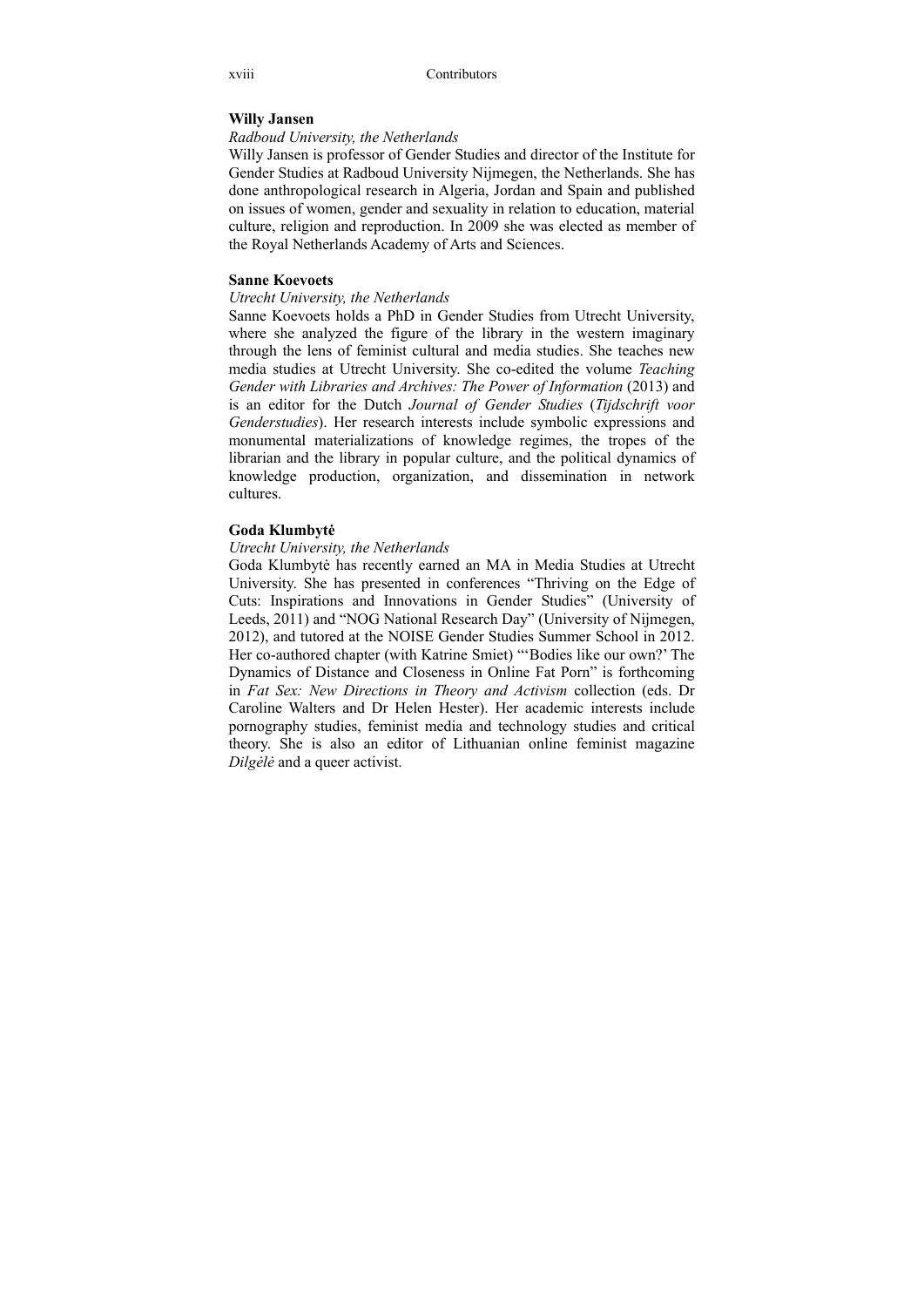Everyday Feminist Research Praxis: Doing Gender in the Netherlands xix

#### **Runa Laila**

#### *Erasmus University Rotterdam, the Netherlands*

Runa Laila is a PhD researcher at the International Institute of Social Studies (ISS) of Erasmus University Rotterdam. Runa completed her Bachelor and Master of Social Sciences in Sociology at Dhaka University, Bangladesh. She pursued Master of Arts in Development Studies with specialization in Women, Gender and Development at ISS. Runa Laila started her academic carrier as a lecturer in the department of Sociology at Rajshahi University in 1996. Later she moved to the department of Women and Gender Studies of Dhaka University as an assistant professor in 2004. Her research interests include reproductive health, livelihood systems, nonformal education, ethnicity, kinship and marriage systems, women's empowerment and the implementation of CEDAW. Runa Laila presented several research papers in international conferences in Europe and the USA.

#### **Nicolle Lamerichs**

#### *Maastricht University, the Netherlands*

Nicolle Lamerichs is a PhD candidate at the Faculty of Arts and Social Sciences at Maastricht University. Her dissertation *Productive Fandom* (2010-2013) discusses the playful and creative practices of media fans. Her work has been published in international peer reviewed journals, such as *Participations* and *Transformative Works and Cultures*. Moreover, she has contributed to edited collections, such as *Sherlock and Transmedia Fandom* (Busse & Stein, 2012).

#### **Koen Leurs**

#### *London School of Economics and Political Science, United Kingdom*

Koen Leurs is a Marie Curie Postdoctoral Fellow at the London School of Economics, UK and affiliated researcher at the Utrecht University Institute of Cultural Inquiry (ICON) and Graduate Gender Studies. At the LSE he works on *Urban Politics of London Youth Analysed Digitally* (UPLOAD). He is the author of *Digital Passages. How Diaspora, Gender and Youth Culture Intersect Online* and co-editor of "Digital Crossings in Europe" a special issue of *Crossings: Journal of Migration and Culture*. From 2011- 2013 he was a post-doctoral researcher for the 7th European Framework Programme *Mig@Net, Transnational Digital Networks, Migration & Gender* project. From 2008-2012 he conducted his PhD in Gender Studies at Utrecht University, participating in *Wired Up. Digital Media as Innovative Socialisation Practices for Migrant Youth*. His research focuses on digital networks, youth culture, multiculturalism, migration and gender. See www.koenleurs.net.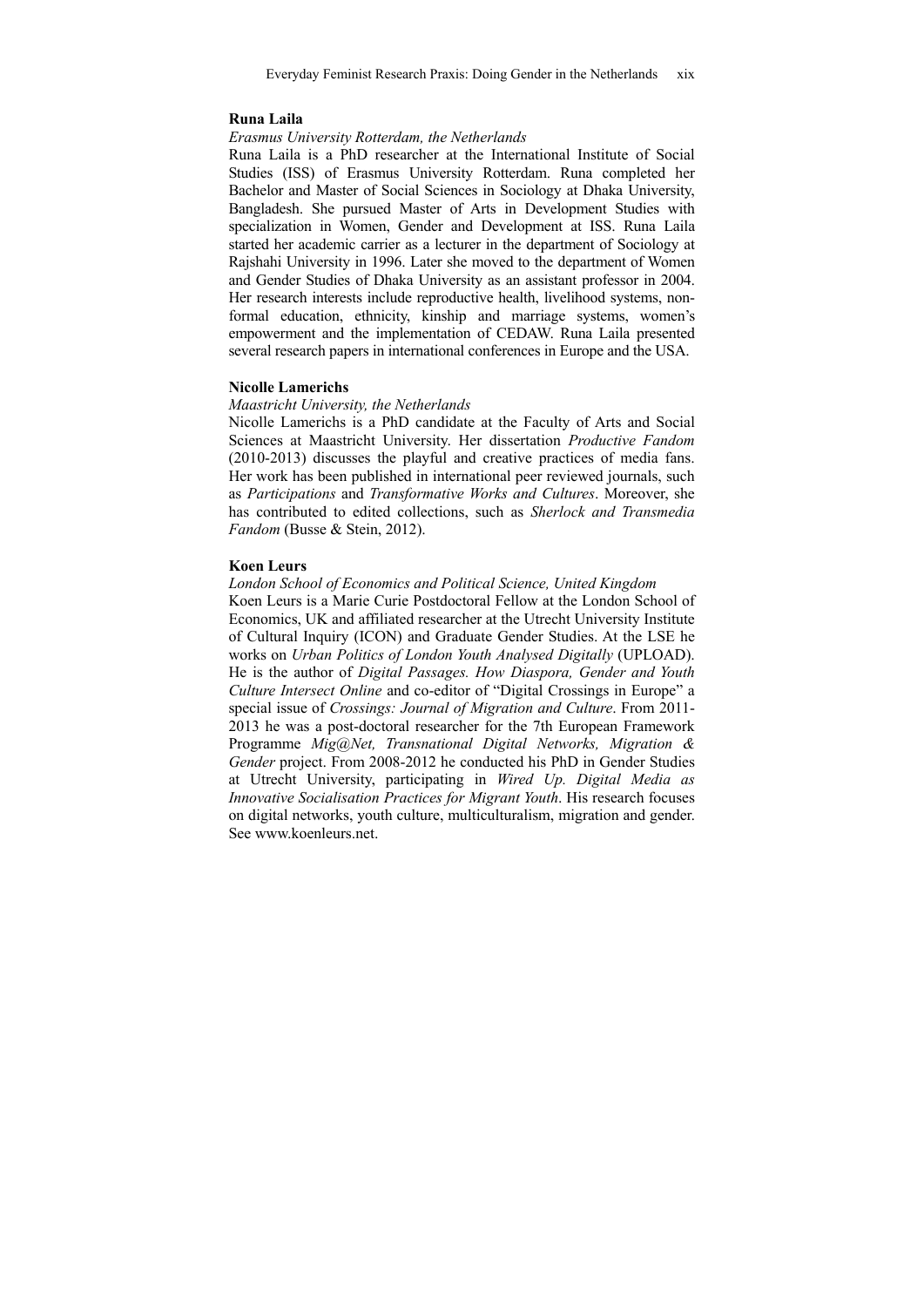#### **Tiny Petunia Mona**

#### *University of Limpopo, South-Africa*

Tiny Petunia Mona is currently a Lecturer in the Department of Sociology and Anthropology at the University of Limpopo. She holds a BA Honours in (Sociology and Anthropology), and Master's degrees in Sociology from the University of KwaZulu-Natal. She holds a certificate in Gender Studies from Utrecht University, the Netherlands and a Post Graduate Diploma in HIV and AIDS management from Stellenbosch University. She has submitted her PhD thesis in Sociology at the University of Limpopo, South Africa. Tiny Petunia Mona has recently contributed to the Limpopo AIDS Spending Assessment Report for the South African Government, (NASA) 2011. She provides the Limpopo Broadcasting Network, a Community TV station with HIV and AIDS content on YouTube. She is an Editorial Board Member of the *Journal of HIV and AIDS and Infectious Diseases* and a Motivational Speaker.

#### **Liza Mügge**

#### *University of Amsterdam, the Netherlands*

Liza Mügge is an assistant professor in the political science department and associate director of the Amsterdam Research Center for Gender and Sexuality (ARC-GS) both at the University of Amsterdam. She is also coconvenor of the Standing Group Gender & Politics of the European Consortium for Political Research (ECPR). In 2012 she was visiting scholar at the Minda de Gunzburg Center for European Studies at Harvard University. She published a monograph (*Beyond Dutch Borders*, Amsterdam University Press 2010) and many articles on transnationalism. Recently she coordinated a section on intersectionality in European political science for *Politics, Groups & Identities*, 1(3) (with Sara de Jong) and edited a special issue for *Women's Studies International Forum* on the politics of gender equality representations in Europe (forthcoming 2014).

#### **Krizia Nardini**

*Utrecht University, the Netherlands / Open University of Catalonia, Spain* Krizia Nardini is conducting her PhD research on profeminist men's mobilizations in Italy and Spain. After her training in philosophy at Siena University, in 2011 Nardini received her Research Master in Gender Studies *cum laude* from Utrecht University and then started her PhD project *Men's Strategies for Change,* while collaborating with the Graduate Gender Programme (UU) as teaching assistant. Her publications include a chapter in *Proceedings from GEXcel Theme 9: Gendered Sexualed Transnationalisations, Deconstructing the Dominant: Transforming Men,*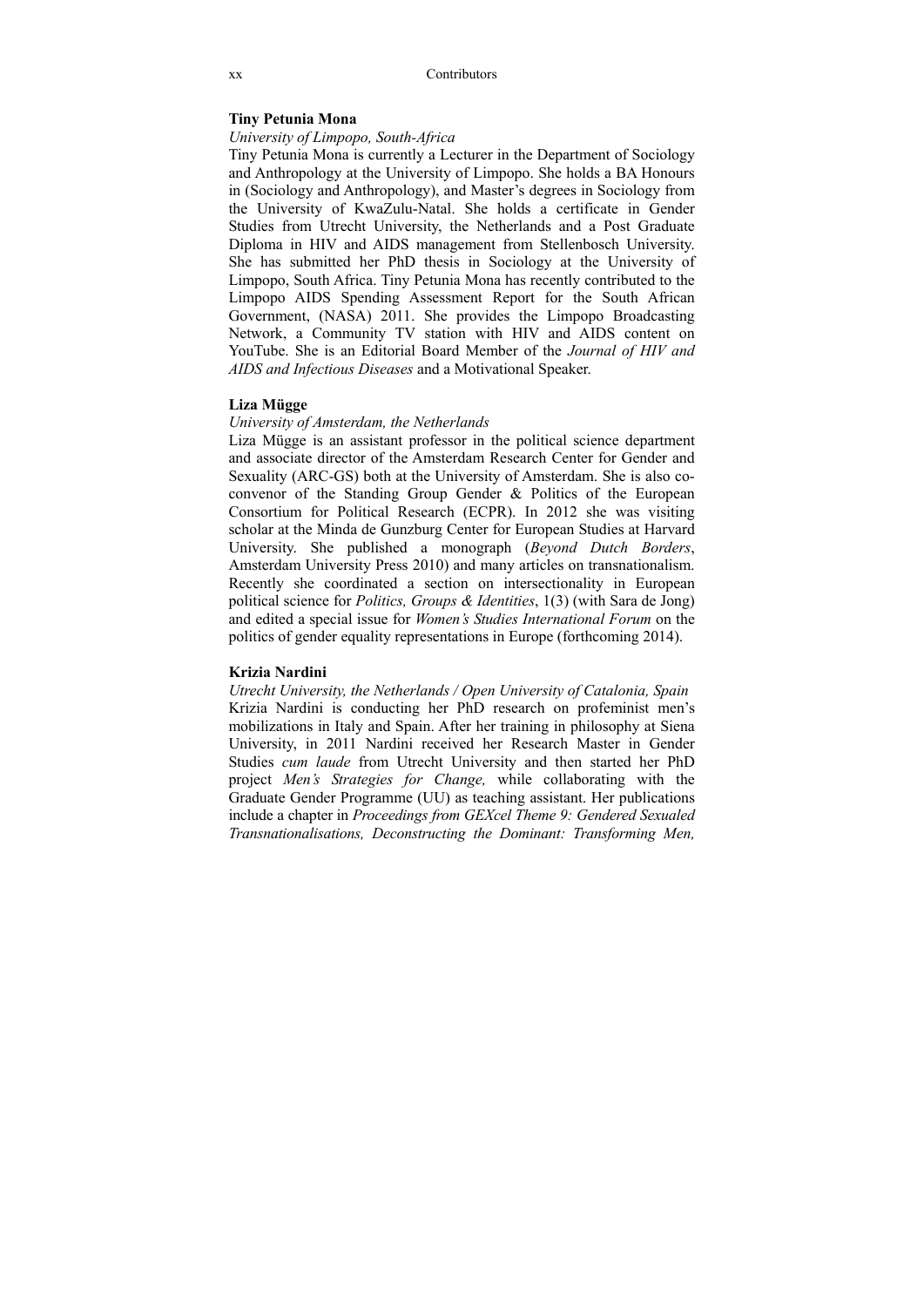*"Centres" and Knowledge/Policy/Practice* (Ed. Alp Biricik and Jeff Hearn, 2011) and 'Men's Antiviolence Activism' (2013) in *Dutch Journal of Gender Studies.* 

#### **Domitilla Olivieri**

#### *Utrecht University, the Netherlands*

Domitilla Olivieri is a lecturer and researcher at Utrecht University, where she received her PhD with a doctoral research entitled *Haunted by Reality. Towards a feminist study of documentary film: indexicality, vision and the artifice.* Committed to bridging the distance between academic and nonacademic milieus, she collaborates with cultural institutes, activist groups and documentary filmmakers in the Netherlands and internationally. An example of this dialogue between scholars and practitioners is her article: "Shattered images and desiring matter. A dialogue between Hito Steyerl and Domitilla Olivieri." In *Carnal Aesthetics: Transgressive Imagery and Feminist Politics*, B. Papenburg and M. Zarzycka (eds.). IB Tauris, 2012. Her primary areas of interest are at the crossroads of documentary film studies, visual studies, feminist theory, cultural studies, semiotics, and cultural and visual anthropology.

#### **Louise Richardson-Self**

#### *University of Sydney, Australia*

Louise Richardson-Self recently received her PhD in Philosophy from the University of Sydney, where she is also a lecturer and tutor. Part of Louise's PhD research was undertaken with the Netherlands Research School of Gender Studies at Universiteit Utrecht. Her undergraduate and Honours research was undertaken at the University of Tasmania. Louise's other publications include "Questioning the Goal of Same-Sex Marriage" in *Australian Feminist Studies* (2012) and "Coming Out and Fitting In: Same-Sex Marriage and the Politics of Difference" in *M/C Journal* (2012). She is currently editing a conference proceeding to be published in *Australian Review of Public Affairs* (forthcoming). Her research interests include contemporary feminist thought, LGBT/Queer Studies, intersectional analysis, French feminisms, practical ethics, moral philosophy, contemporary political philosophy, modern political philosophy, and legal philosophy.

#### **Rahil Roodsaz**

#### *Radboud University Nijmegen, the Netherlands*

Rahil Roodsaz is a PhD candidate at the Institute for Gender Studies of the Radboud University Nijmegen, where she is completing her dissertation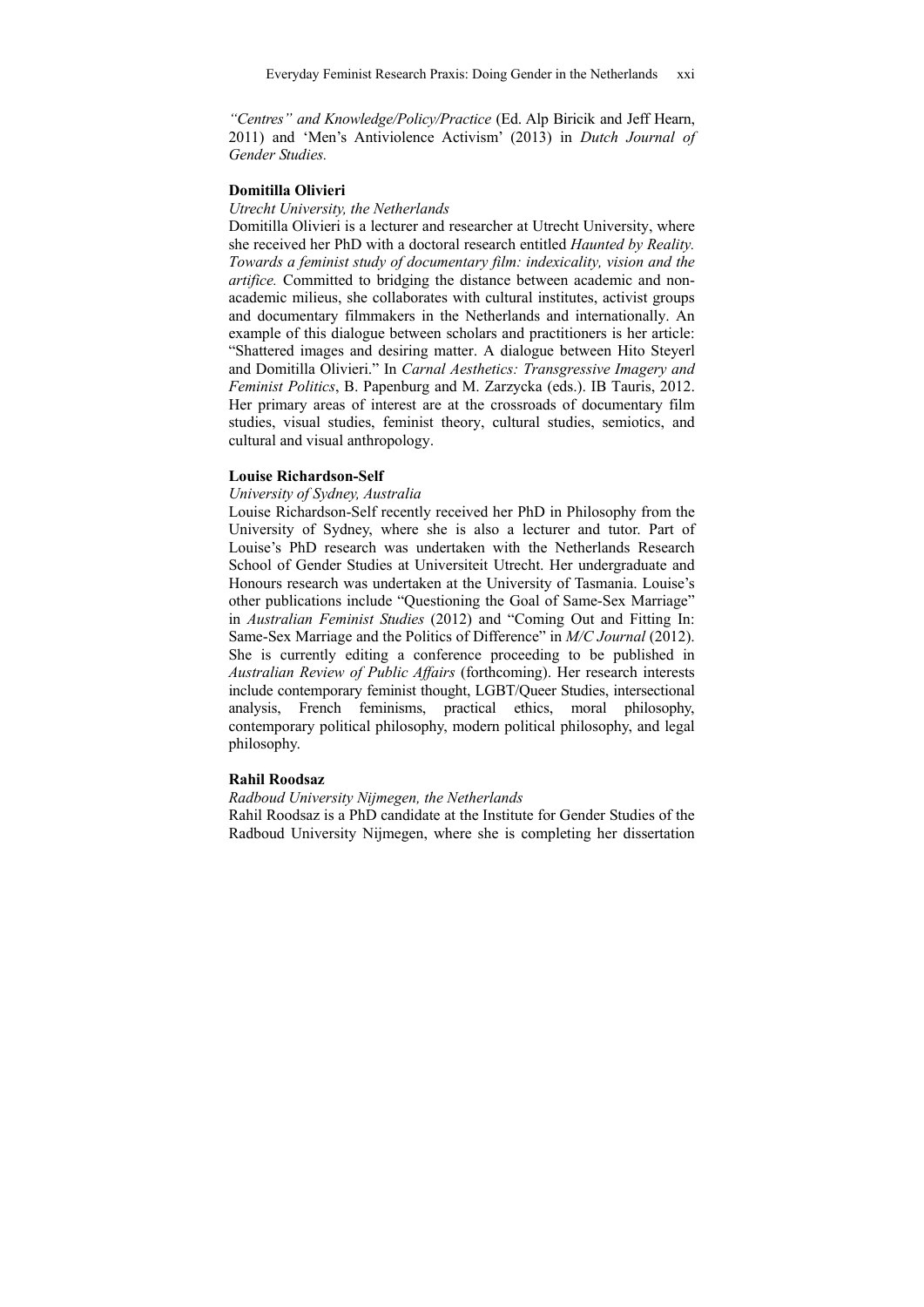on the cultural constructions of sexuality among the Iranian Dutch. In particular, she analyses the perceptions of the Iranian Dutch regarding sexuality in relation to processes of subjectivity. She has obtained a master's degree in Cultural Anthropology from the same university and is currently working on several publications based on her PhD-project, centered on the topics of homosexuality and transgressive sexualities

#### **Mariëlle Smith**

#### *Utrecht University, the Netherlands*

Mariëlle Smith is a PhD candidate at the Department of Media and Culture Studies, University of Utrecht (NL). She holds a bachelor degree in English and a research master's degree in Gender and Ethnicity from the University of Utrecht. The title of her MA-thesis is *Psychoanalysis Revisited: A Feminine Ethics in a Man's World. A Conversation Between Bracha Ettinger and Anne Enright*. Her current research focuses on contemporary women's literature and French feminist philosophy, with a focus on feminine/maternal aesthetics in Anne Enright's literary work. Her first publication, "Subjectivity as Encounter: Feminine Ethics in the Work of Bracha Lichtenberg-Ettinger and Anne Enright," has recently been published by *Hypatia: A journal of feminist philosophy*.

#### **Kathrin Thiele**

#### *Utrecht University, the Netherlands*

Kathrin Thiele is Assistant Professor for Gender Studies in the Graduate Gender Programme, Department of Media and Culture Studies at Utrecht University, where she teaches courses in contemporary feminist theories and feminist technoscience studies. Her research expertise lies in critical theory, continental philosophy, feminist theories of difference, and posthuman(ist) studies, and her current research engages the future of sexual difference and a feminist cosmopolitics. Her published work explores a Deleuzian feminist legacy with focus on questions of ethics and politics, and her first monograph is entitled *The Thought of Becoming. Gilles Deleuze's Poetics of Life* (Diaphanes, 2008). Her work also appears in academic journals such as *Deleuze Studies*, *Parallax*, *Rhizomes*, and *Women: A Cultural Review*.

#### **Iris van der Tuin**

#### *Utrecht University, the Netherlands*

Iris van der Tuin is Associate Professor of Gender Studies and Philosophy of Science in the Graduate Gender Programme of Utrecht University, the Netherlands. She edited *Doing Gender in Media, Art and Culture*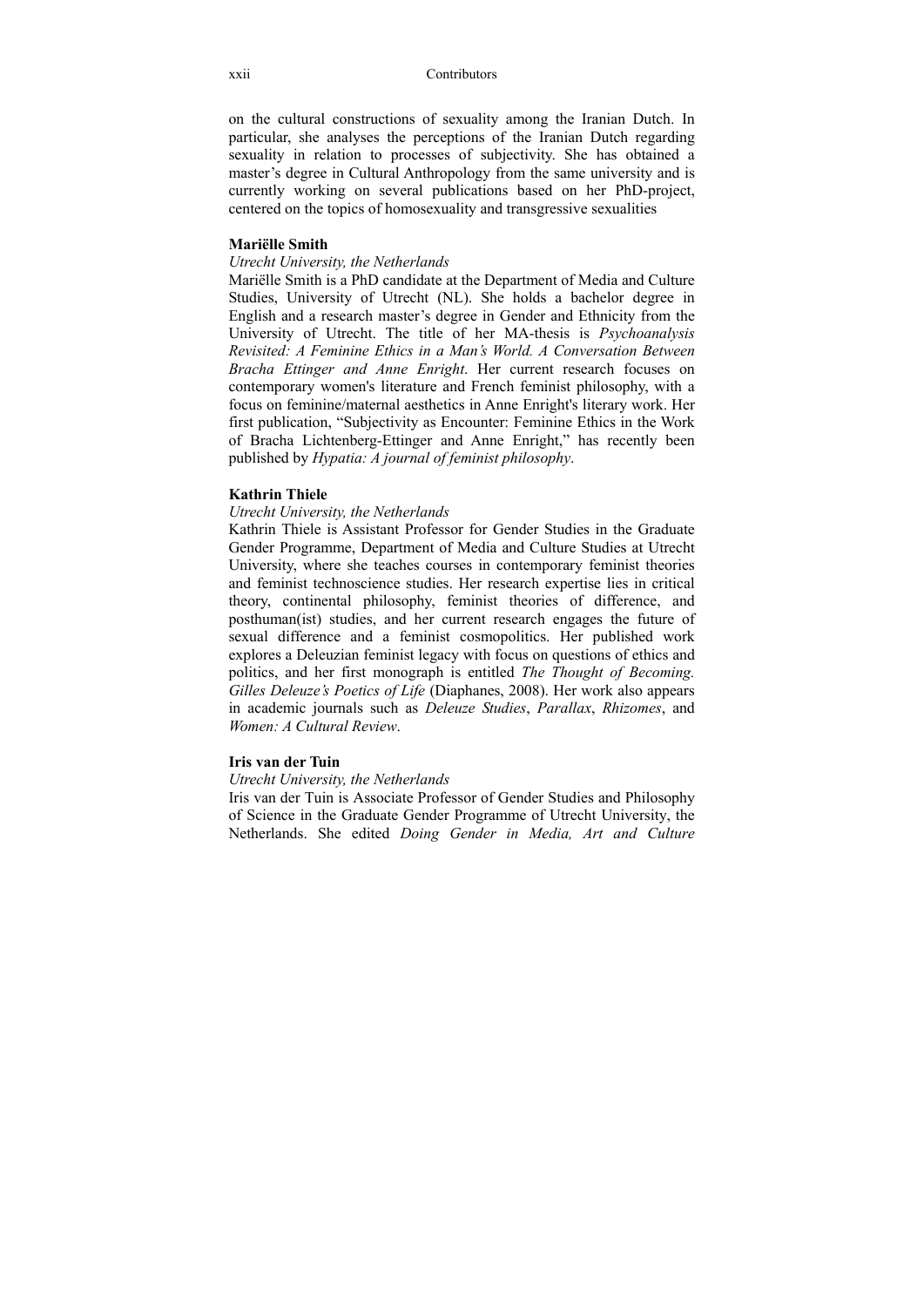(Routledge, 2009) with Rosemarie Buikema, and wrote *New Materialism: Interviews & Cartographie*s (Open Humanities Press, 2012) with Rick Dolphijn. Her work on feminist new materialism has appeared in *Hypatia: A Journal of Feminist Philosophy*, *Australian Feminist Studies*, *European Journal of Women's Studies*, and *Women's Studies International Forum*. Articles on philosophy of the humanities have appeared in *History of the Human Sciences*, *Philosophy & Technology* and *Bergson and the Art of Immanence: Painting, Photography, Film* (edited by John Mullarkey and Charlotte de Mille for Edinburgh University Press, 2013). See http://uu.academia.edu/IrisvanderTuin.

#### **Eline van Uden**

#### *Independent researcher*

Eline van Uden completed her undergraduate studies Gender & Ethnicity at the University of Utrecht and a bachelor's program Literary Studies at the University of Amsterdam. She is currently located in the Netherlands. Eline's research interests lie in Fashion Theory and Feminist New Materialism which she combines in her approach of fashion and the modeling industry. In her research, Van Uden draws on experiences in her career as a professional model and has written various critical articles on blogs and newspapers about the industry. In her undergraduate studies, Eline enjoyed teaching the basics of Gender Theory to BA students. Her wish is to embark upon an academic career in both research and teaching.

#### **Lies Wesseling**

#### *Maastricht University, the Netherlands*

Elisabeth (Lies) Wesseling is an associate professor in the Department of Literature and Art. She is Director of the Centre for Gender and Diversity of the Faculty of Arts and Social Sciences. Her research is on the cultural construction of childhood in fiction and science. Her current projects focus on narrative models for forging kinship in global adoption.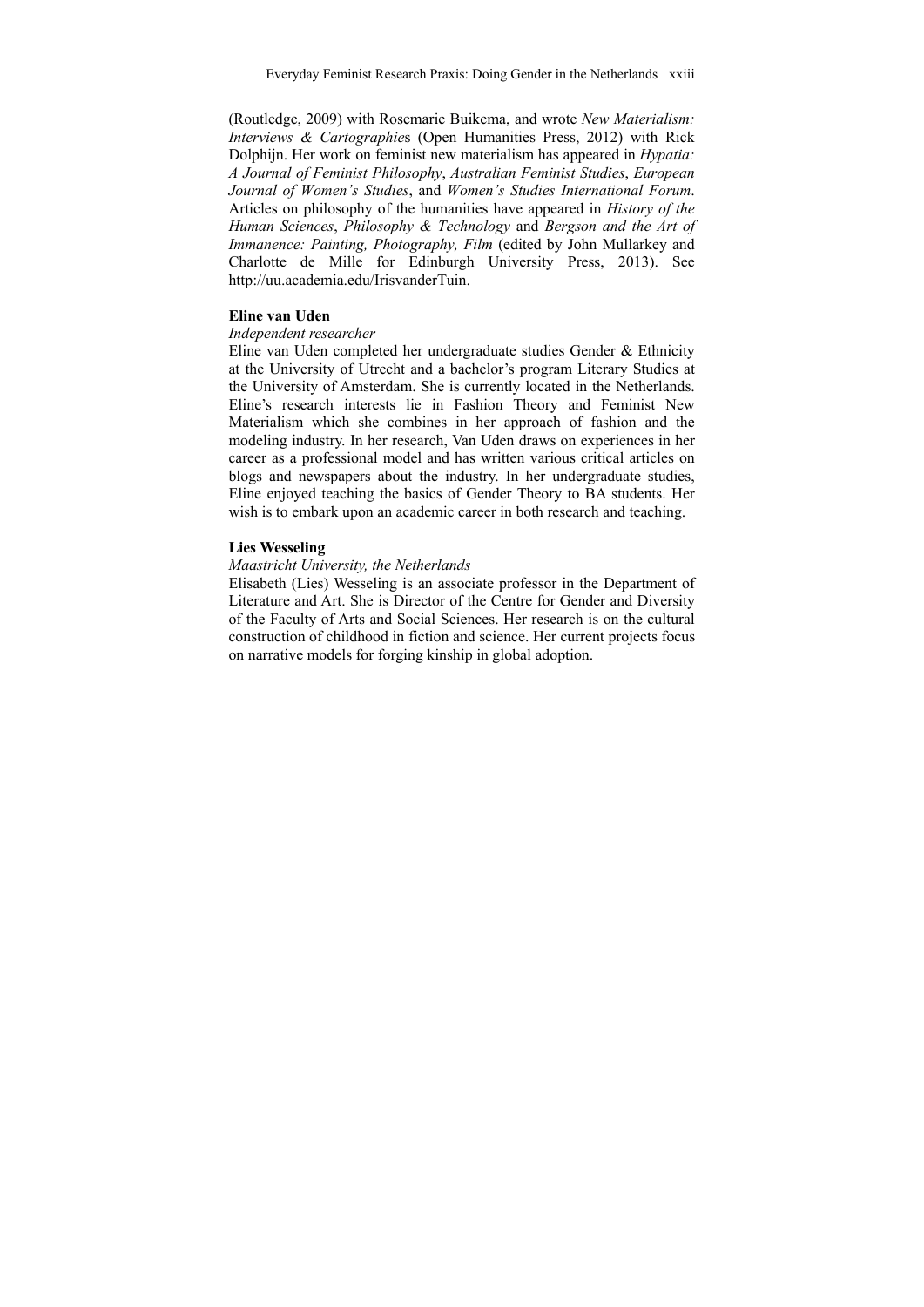### **INTRODUCTION**

## KOEN LEURS AND DOMITILLA OLIVIERI

The political is a form of subjectivity that cannot be dissociated from the cultural or the aesthetic, simply because it involves the creation of sustainable alternatives and social horizons of hope. —Rosi Braidotti, *Nomadic Subjects*

The contributors of this anthology on Everyday Feminist Research Praxis are researchers who are working at or who have crossed the universities part of the Netherlands Research School of Gender Studies (NOG). The NOG is a platform for gender research and teaching started in 1995. As such it offers training options specially designed for postgraduate and PhD students, from the Netherlands and abroad. The NOG is a top European programme and has a longstanding international reputation for its pioneering work in the field of literary, cultural, philosophical, anthropological and epistemological Gender Studies. This anthology, entitled *Everyday Feminist Research Praxis. Doing Gender in The Netherlands*, presents selected, previously unpublished work presented during the 2011, 2012 and  $2013$  NOG conferences. On the  $18<sup>th</sup>$  of February 2011 the first conference of the NOG took place at Utrecht University. The call for papers announced: "To celebrate the recognition of the Netherlands Research School of Women's Studies as the national platform for gender research... we would like to invite you for a National Research Day dedicated to the cutting edge work of junior researchers in the field of Gender, Ethnicity, Sexuality and Diversity." After that, two more of these events took place respectively, at Radboud University in Nijmegen in 2012, and at Maastricht University in 2013; and one more is planned for 2014 at the University of Amsterdam.

The exchanges of knowledge and expertises that started there, between young and senior scholars, made it possible for many of us participating in these conferences to not only share our research concerns and learn from others, but also to start or strengthen important national and transnational networks and personal and professional collaborations. In fact, although based and strongly rooted in the Netherlands, the NOG opens to the many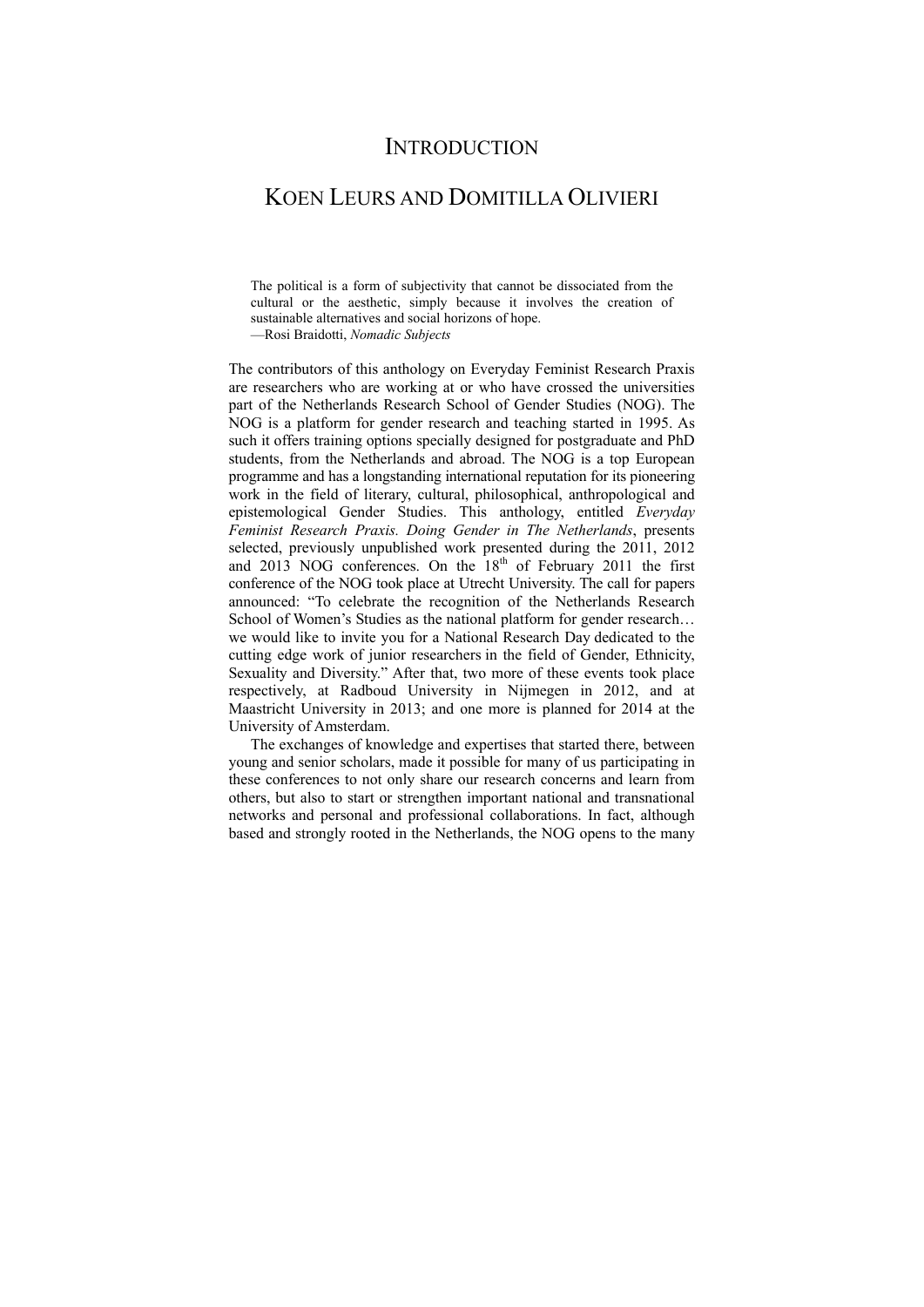international students and researchers traversing Dutch Gender Studies programmes and related departments.

The themes of these conferences address various key interdisciplinary issues, from questions of spatiality and geopolitics, to the issue of generations, from feminist epistemologies to postcolonial approaches and transitional justice. More precisely: in 2011, the conference theme was *Doing Gender in the Netherlands: Discovering the Global in the Local*; on March 9, 2012 the conference theme was *Doing Gender in the Netherlands: Transgenerational Perspectives*; and on April 5, 2013 the NOG day was entitled *Doing Gender in the Netherlands: Taking Turns in Feminist Theory*, and the plenary state of the art lecture was delivered by NOG affiliated Erasmus Mundus scholar Associate Professor Vicki Kirby (University of New South Wales, Australia). On May 26, 2014, the conference is titled *Doing Gender in the Netherlands: Feminism in Transition (Activism, Institutions and Canons)*. Within this variety, the constant key concern of these conferences was how using a lens informed by gender studies, in an interdisciplinary and intersectional framework, can shed light into past and present everyday cultural dynamics and power relations, and how this insight contributes to triggering social change and producing new knowledge and new practices in theory and in everyday lived experiences.

Consequently, reflecting the broad scope of gender studies, the volume brings together both conceptual and empirical feminist research, grounded in film studies, feminist theory, media studies, cultural studies, digital media studies, literary studies, anthropology and sociology. The richness and variety of research done in the interdisciplinary field of Gender Studies and Feminist Theory in the last years in, from and across the Netherlands can hardly be summarised within one single direction or heading. Nonetheless, one of the main common threads that can be identified is certainly the concern with uncovering and discerning how gender plays a crucial role in the everyday relations of power, in the everyday experiences of men and women, in the everyday interconnections between gender, ethnicity, sexuality, class and other axes of difference. Alongside and together with this main aim is a methodological feminist perspective interested and engaged in the relation between theory and practice, ethnography and philosophy, visual culture and literature, between subjectivities and culture, society and identity, geopolitical contexts, representation and memory: a focus on doing, doing research and doing with research; the praxis and politics of affecting change.

It shall be noted that, in this context, feminist/gender research is considered as a field of enquiry that explores the socio-cultural implications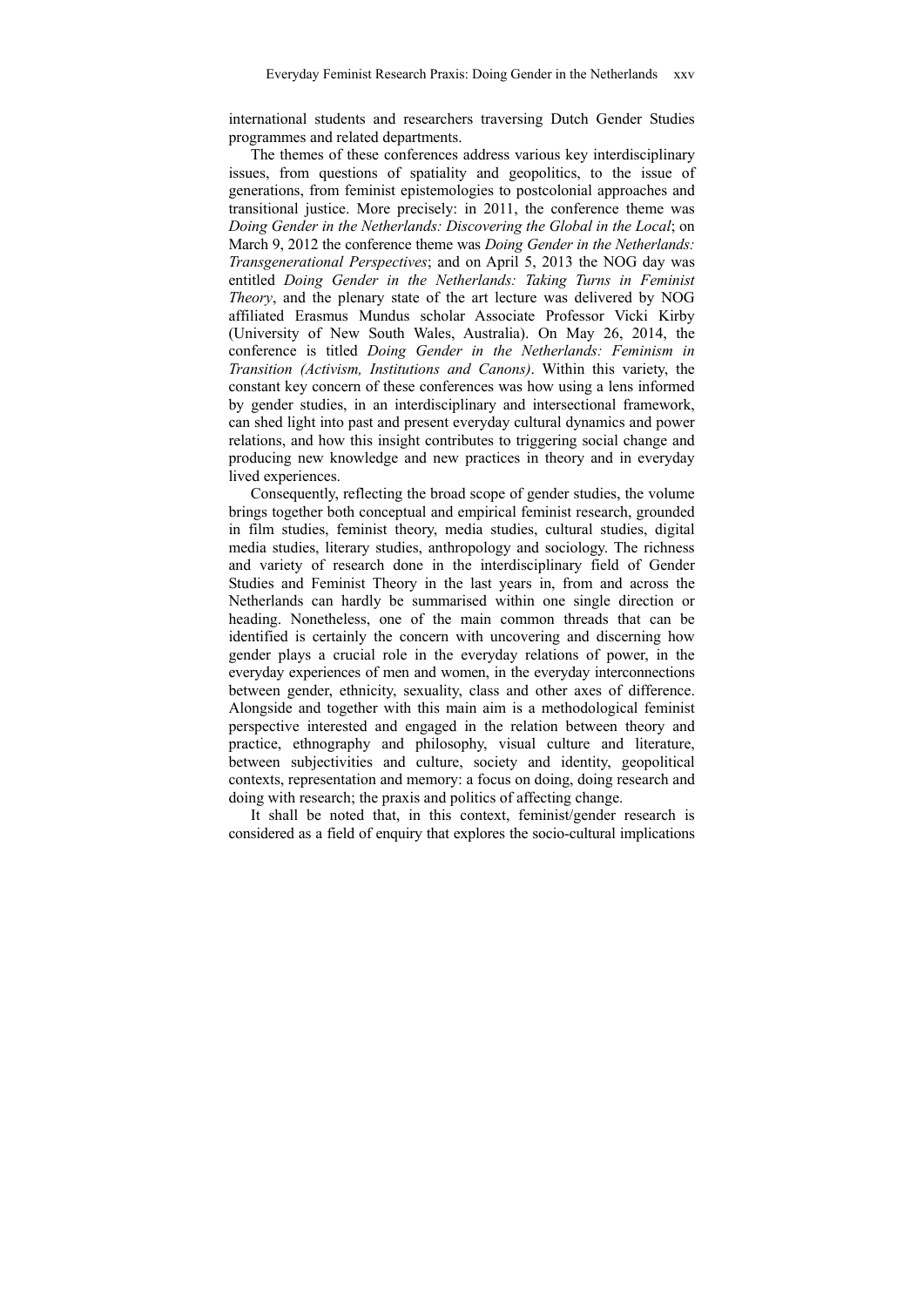of the processes of knowledge production for the constructions of subjects and subjectivities, and that proposes political spaces of resistance to hegemonic discourses and promotes change (Braidotti 2011; Buikema et al. 2011; Lykke 2010). These are then approaches and matters that, both in academic and theoretical terms, as well as in practices and actions, focus on people as gendered, racialised and classed subjects. Charting the relations between power, discourse and subjectivity, reveals political dimensions of individuals and emergent collectivities. Finally then, the politics of feminist/gender research here considered are "a matter of bringing about changes in the very structures of subjectivity" and in "our collective modes of relation to the environment…to our cultural norms and values [and] to our bodies" (Braidotti 2011, 74-75).

Accordingly, the central emphasis of this book is twofold: first, the everyday is approached as a concretely grounded site of cultural and socio-political power struggles. Expanding prior feminist critiques that exposed the subordination of women in everyday private spheres of domesticity, housework and sexuality, the anthology moves beyond the private/public dichotomy by showcasing the urgency of feminist research unraveling various micro-politics at work in quotidian life across time and space. Everyday experiences are acknowledged as situated sources of knowledge that emerge in relation to patriarchy and other intersecting differences and geo-historical privileges. Questions include: where and how to look for micro-politics in the everyday? What gendered, ethnic and/or racial space-time relations sediment in the everyday? How to unpack historical/transnational/national/diasporic quotidian power constellations? What affective consciousnesses shape everyday experiences?

Second, all the contributors to this volume make explicit connections between the theories they explore and their everyday feminist research practices. The authors provide a reflexive account of their research, and put into words what drives them. The relation between theory and practice has been one of the ongoing and crucial concerns of feminist research for the last decades. The aim of this volume is not to reinforce the two domains as oppositional, but rather to explore their interconnections and entanglements. The underlying questions then are: how does the practice of doing research affect the theoretical frameworks therein chosen? What is the relation between their everyday, gendered, geopolitically situated experiences and the knowledge explored and produced by the researchers in this volume? Therefore, while addressing specific topics at the core of contemporary feminist debates in original and previously un-published articles, the authors pay attention to these relations and present a selfreflexive approach to the processes of research praxis.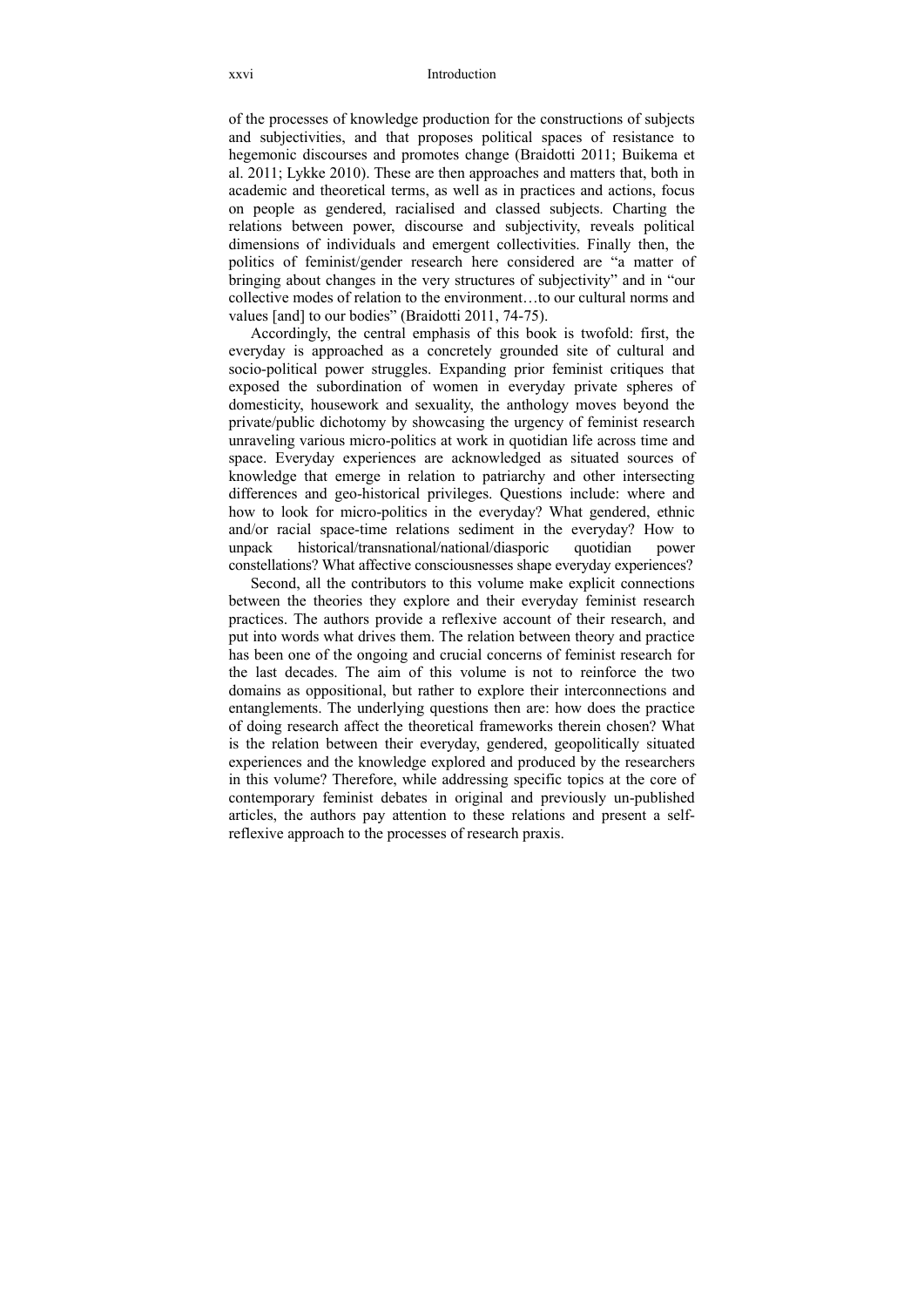Everyday Feminist Research Praxis: Doing Gender in the Netherlands xxvii

#### **Everyday life beyond domesticity**

Intuitively, the ordinariness of the everyday is self-evident. However, the prosaic, quotidian, banal and mundane are elusive. Often times, the everyday is downplayed as uneventful, superfluous and fleeting. However, exposing taken-for-grantedness reveals that the everyday, although of fleeting character, has long-lasting and serious repercussions. Therefore, we vow in this anthology to take the everyday seriously as a valuable point of departure. Recently, scholars have begun charting everyday practices, across different fields including philosophy, history, geography, literary, visual, cultural and media studies (e.g. Highmore 2002; Rigg 2007; Bakardjieva 2005; Moran 2005; Silverstone 2005). We are therefore tempted to speak of a turn across the humanities and social sciences towards everyday life as an entry point to explore discipline-specific focus points. However, from various directions also comes the call for approaching quotidian life in an intersectional manner and especially from a gender studies angle: the everyday concerns "demand more attention from scholars working on race, class, gender and sexuality" (Centre for Modern Studies 2013).

The foundations to come to grips with the everyday can be located in philosophy and cultural studies. According to G.W.F. Hegel "the familiar is not necessarily the known"; for Henri Lefebvre, everyday life is "in a sense residual, defined by 'what is left over' after all distinct, superior, specialized, structured activities have been singled out by analysis," and he added: "Everyday life is profoundly related to *all* activities, and encompasses them with all their difference and conflicts, it is their meeting place, their bond, their common ground" (1991, 97).

In feminist research, prior work on everyday life predominantly focused on the gendered domain of the household and the confines of domesticity. Domesticity is dominantly considered as "a source of critique of the contemporary social world": as a "housewife" one was "sentenced to everyday life" (Johnson & Lloyd 2005, 160). However, attention for the situation of housewives established one of the fundaments for the emergence of second wave feminism: "in order to achieve a proper subjecthood, we are suggesting then that *the figure of the housewife made* the feminist subject possible. She made it possible, in the first instance to think about all women as having something in common" (ibid. 152) Indeed, Betty Friedan broke the "happy housewife myth" by critiquing the idea of fulfilment being tied to the household. As such the second wave feminist project of consciousness raising to make women aware of sexist ideologies grew from acknowledging everyday life as an important site of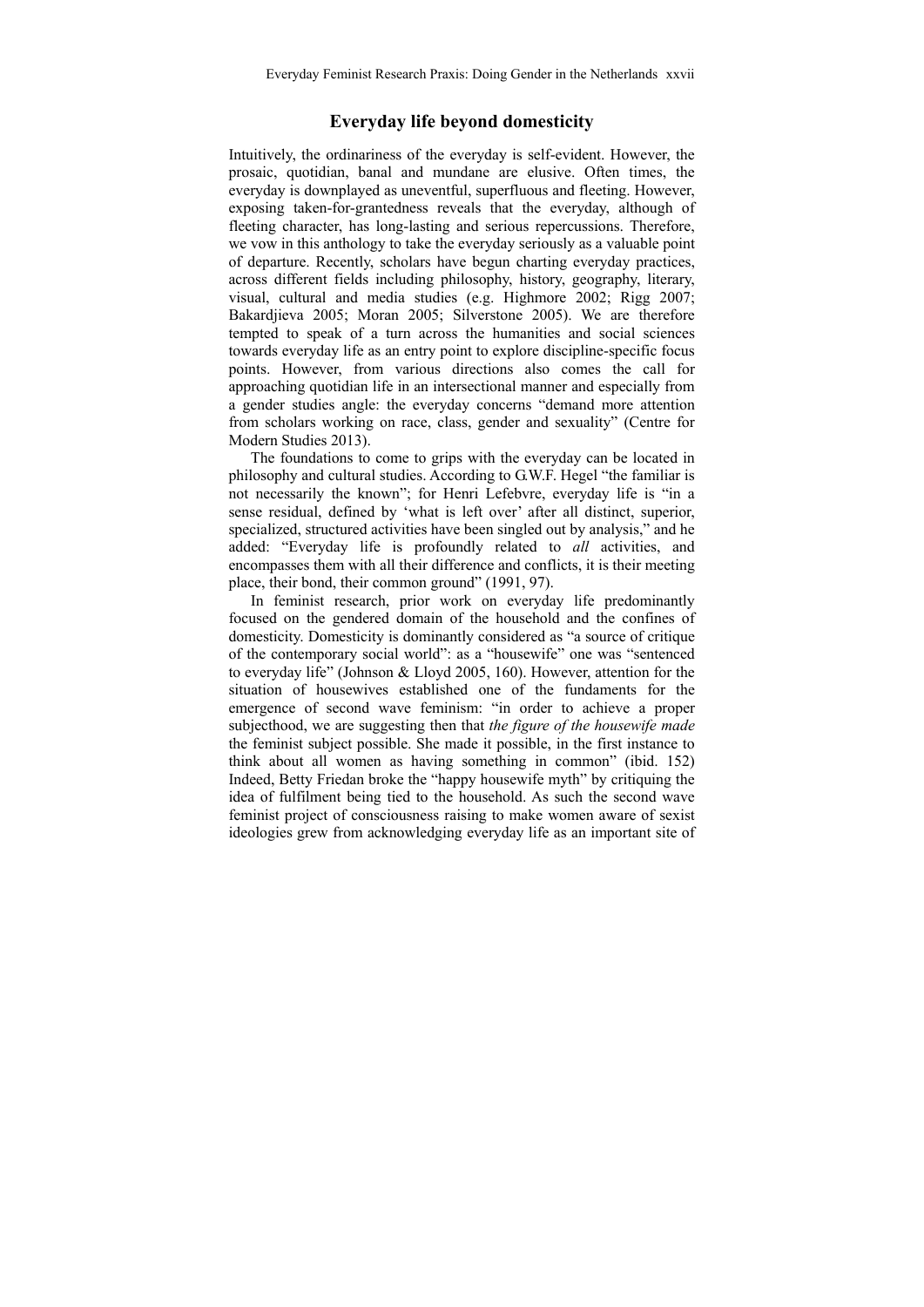#### xxviii Introduction

struggle. However, these early projects and studies predominantly only made visible the experiences of a certain kind of woman: middle class, white and heterosexual. In the meantime, black feminists, among others, were addressing and fighting against other forms of oppression and other expressions of hegemonic power. Subsequently, the variously intersecting axes of difference among various groupings of people have received increasing scrutiny, especially addressing how people differently negotiate diverse and multiple times and spaces, both face-to-face as well as in mediated settings.

We expand the focus on the gendered everyday beyond the confines of domesticity, which was the focus of many earlier studies but which has remained somewhat in the shadows in more recent feminist enquiries. With this anthology then, we aim at bringing the everyday into the field of feminist scrutiny as a critical lens and a conceptual tool that can shed light onto daily power dynamics. Pointing the attention to the everyday can function as a critical strategy to 'making strange' everyday common thinking, unsettling taken for grantedness, questioning quotidian habits otherwise made to seem natural by hegemonic discourse, and thus, eventually, opening towards a situated politics of difference. 'Making strange,' estrangement, is here understood as the act of defamiliarising the perception and understanding of the everyday, the habitual. In a rethinking of Viktor Shklovsky's concept of 'ostranenie'—beyond the level of formal and stylistic change in the domain of the arts, along the lines explored, for example by Annie van den Oever (2010)—this defamiliarization of the quotidian, has a potential for questioning the known and the 'taken for granted,' for unsettling hegemonic discourse, and for triggering change in the way of thinking, in the imaginary, and finally in the social reality. Thus, following Jondi Keane, researching and writing about everyday "relationships is a way of generating meaningful consequences" (2013, 42- 43).

It is in this sense that "[e]veryday life might therefore seem to constitute a field of doubt," Ben Highmore notes, "a field of experimentation, of possibility" (2002, 4). What we are addressing here is a move from the everyday only understood as prosaic and banal, to an attention to the potential and the performative character of intervening in norms sedimented in the everyday. However, the possibility of experimentation in the everyday should not be accepted as a blanket term for a micro-politics of resistance and agency, as power asymmetries may just as well be reinforced in everyday practices. For this reason, the other key focus, that of *praxis*, has to be brought into this conversation.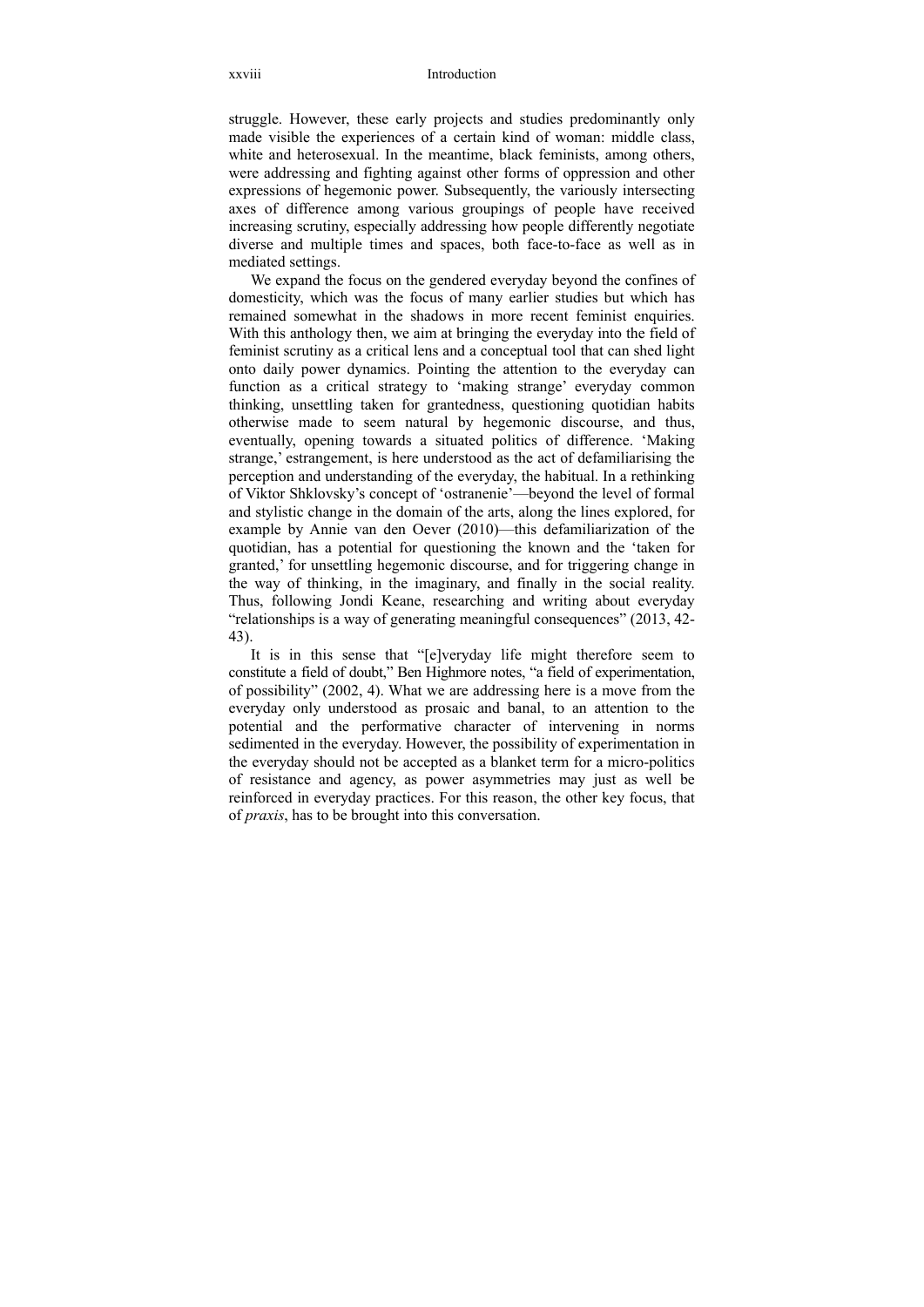Everyday Feminist Research Praxis: Doing Gender in the Netherlands xxix

#### **Praxis: the everyday as problematic**

The relation between theory and praxis has been a central concern of feminist research since its outsets (for a genealogy of this relation see, for example, Hesse-Biber 2012). Following from the knowledge, reclaimed by feminist movements and activists over the last fifty years, that the personal and the political are deeply intertwined, many scholars have elaborated on how "[f]eminist epistemology and methodology directly affect feminist praxis" and vice versa (ibid., 15). This praxis refers not only to the various ways in which feminist research is conducted, but it always also refers to how these processes of knowledge production engage questions of difference, power, visibility, reflexivity, authority, and the potential for social change.

In this anthology, feminist research praxis is understood as a reflective, critical dissociation from naturalized routines of daily life, which in turn enables the scrutiny of, for example, the arbitrariness of entrenched views and the revealing of contradictory and layered everyday trajectories; and thus opens new possibilities for new forms of recognition, representation and redistribution of power (Fraser 2003). In working on the nexus between praxis and the everyday, we are inspired by the seminal 1987 work of Dorothy E. Smith to approach the "everyday world as problematic":

We constitute the everyday world as our problematic. We do so by interesting ourselves in its opacity for we cannot understand how it is organized or comes about by remaining within it. The concept of problematic transfers this opacity to the level of discourse. It directs attention to a possible set of questions that have yet to be posed or of puzzles that are not yet formulated as such but are 'latent' in the actualities of our experienced worlds (1987, 110).

Problematizing the everyday demands researchers to pursue desires to critically expose what has become engrained and naturalized. Taken for grantedness and common sense should be treated with suspicion. Paul Ricoeur used the term "hermeneutics of suspicion" to unravel a red thread woven through the works of Karl Marx, Sigmund Freud, and Friedrich Nietzsche. Beyond their notable differences, Ricoeur argued that these thinkers together shaped a new "school of suspicion." That is to say, they shared a commitment to unmasking "the lies and illusions of consciousness," by doing so they paved the way for critiques of the obvious, the self-evident and the everyday, charting hidden truths by drawing out mechanisms operating beneath the surfaces (Ricoeur 1970,